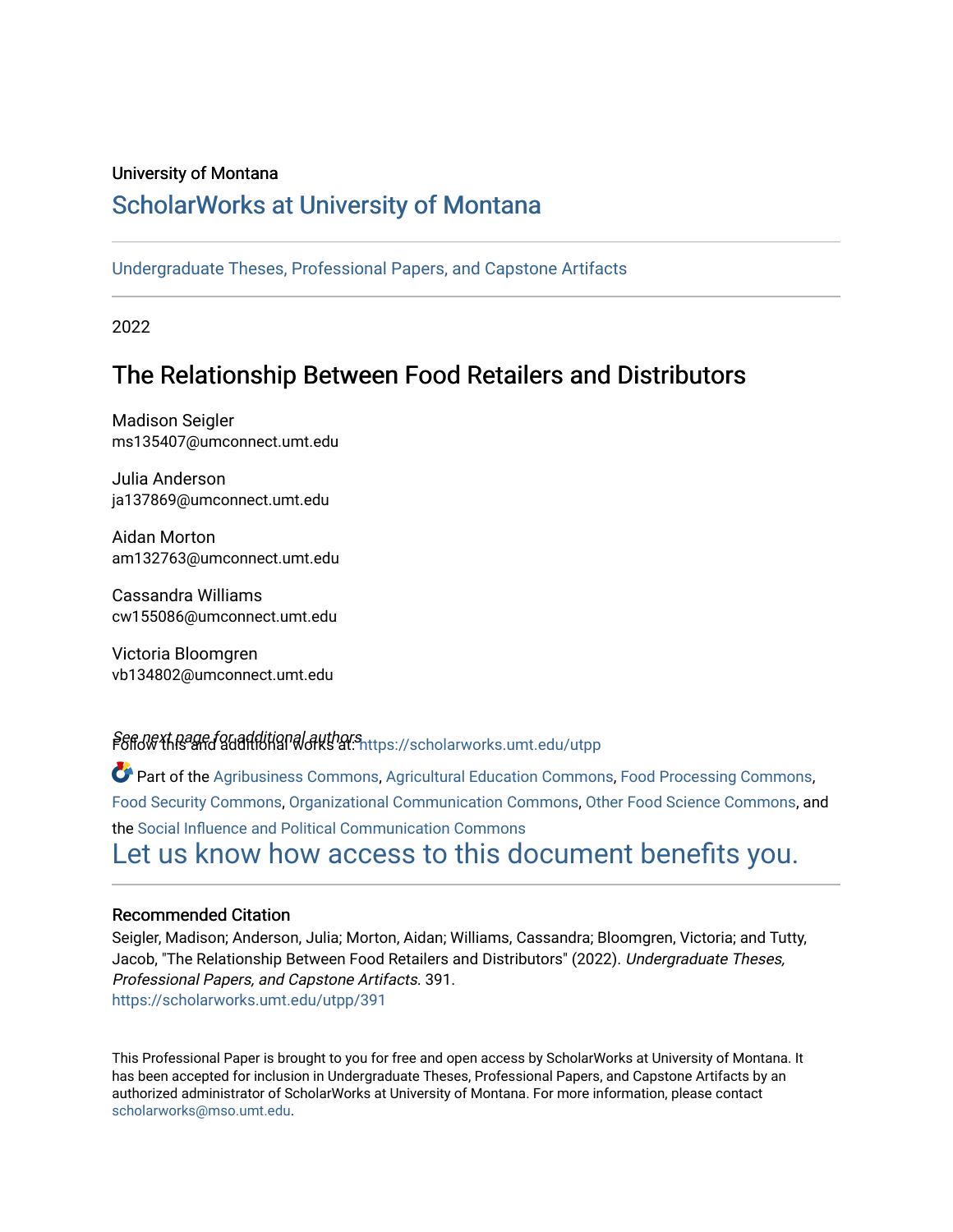#### Author

Madison Seigler, Julia Anderson, Aidan Morton, Cassandra Williams, Victoria Bloomgren, and Jacob Tutty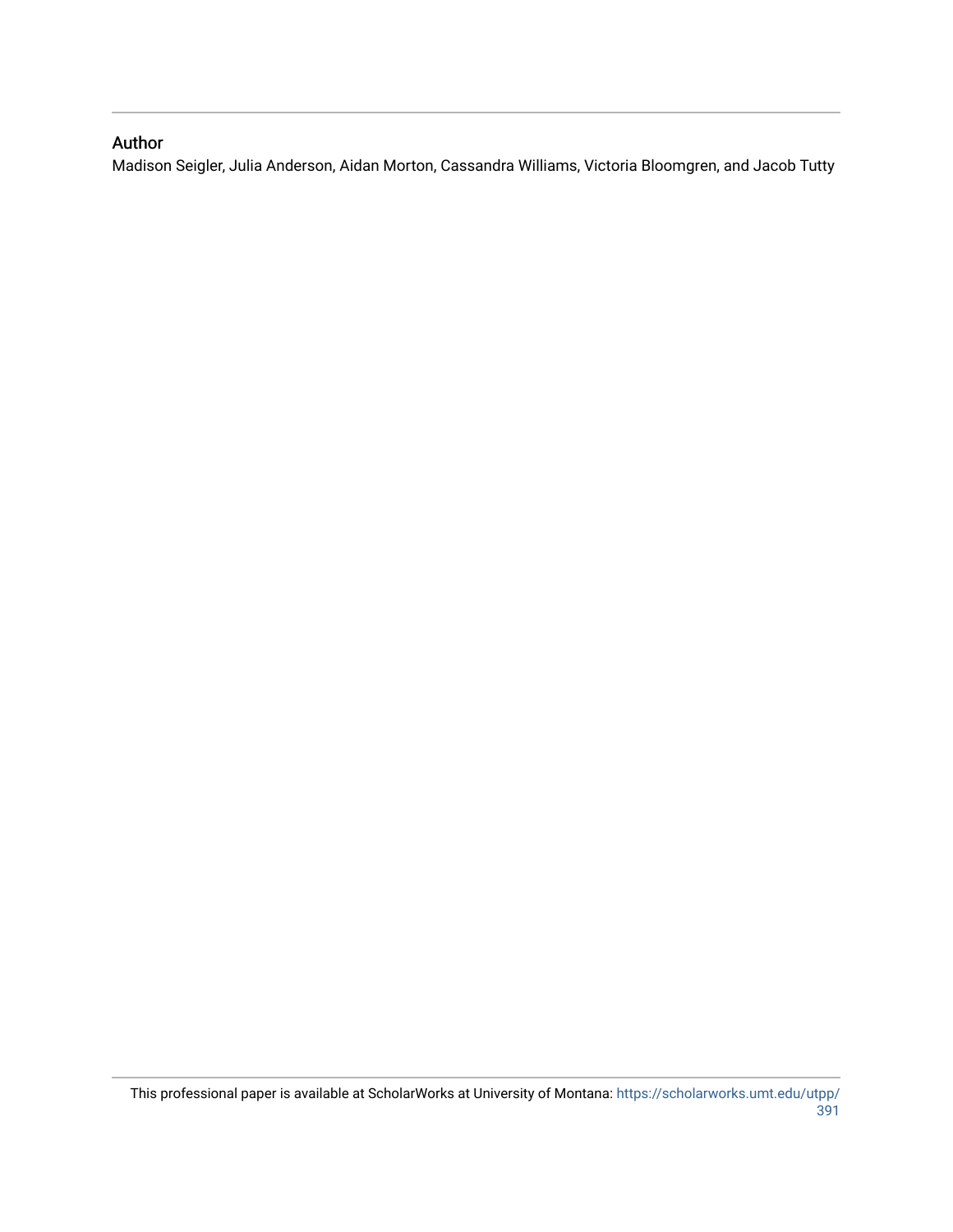*A Global Leadership Initiative Capstone Project*

# Produce:

The Relationship Between Food Retailers and Distributors

*Written by Julia Anderson, Victoria Bloomgren, Aidan Morton,*  Jacob Tutty, Madi Seigler, and Cassie Williams. 5-10-2022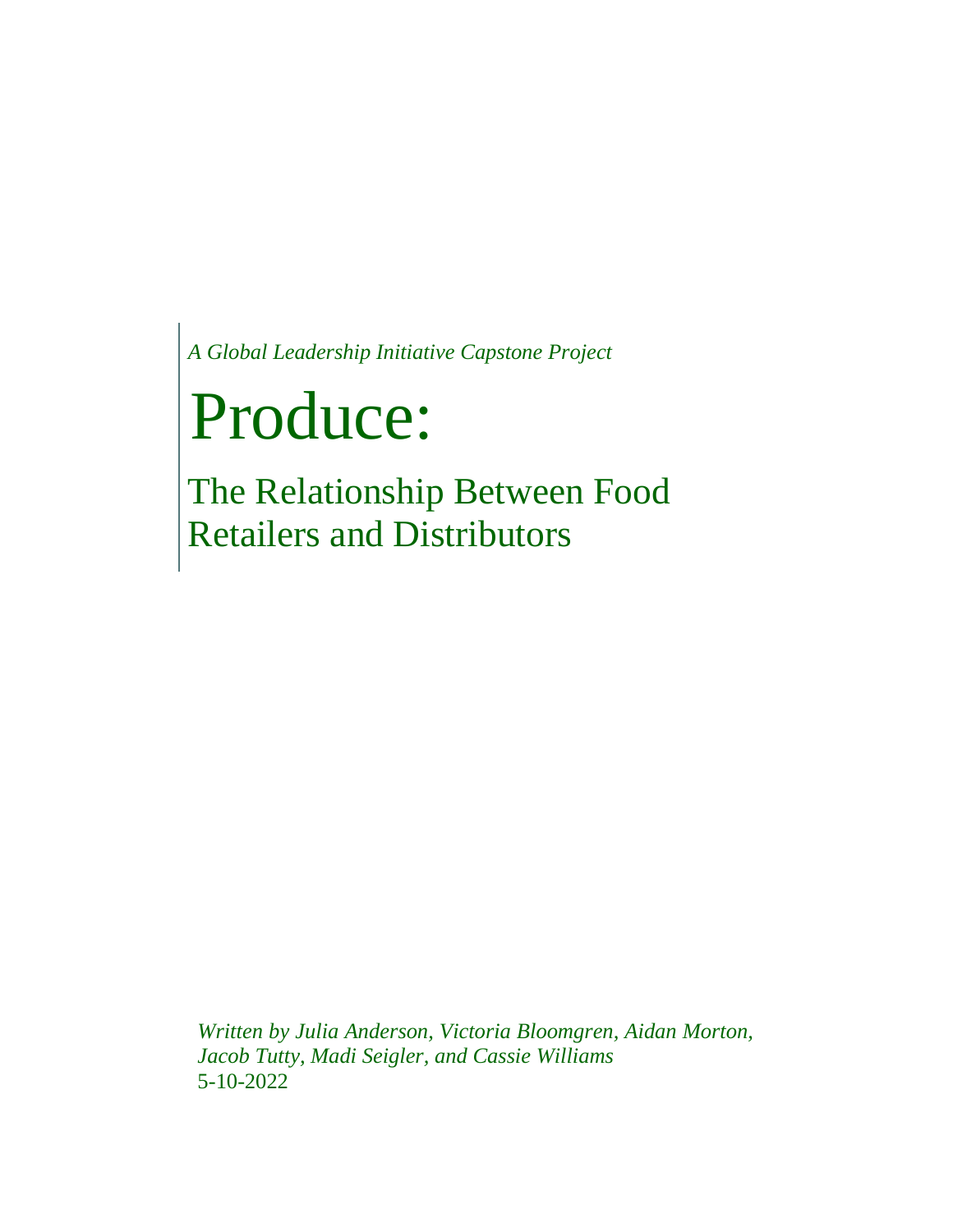# Abstract

Our understanding of the science of anthropogenic climate change and its immediate and indirect impacts has grown within the last decade. Alongside an increase in concern for the inequities within the industrialized food system, climate change is impacting agriculture and the communities that depend on it in myriad ways. These challenges have catalyzed investment in sustainable agriculture, "eat local" food movements, and rethinking of all aspects of food systems, including consumers, producers, retailers, and distributors. The body of literature on food systems primarily focuses on the connection between consumers and retailers; however, there is a notable absence of literature on the relationships between food producers, distributors, and retailers, even though most consumers rely on this critical intersection to procure food. A great deal of social science research has explored farmer networks, consumer behavior around sustainable food, the marketing of more sustainable food products, and large-scale commercial food systems. Our research explores relationships between retailers and producers in western Montana to better understand how these two groups influence each other. We conducted one-on-one interviews with five retailers and five producers/distributors to better understand the relationships and influence that arise as these two critical stakeholders play their roles in a regional food system. The purpose of our research is to highlight the interconnectedness of producers, distributors, and retailers and how they directly influence each other. Additionally, our research helps to identify issues in more efficiently connecting these parties.

Keywords: distributor, produce, organic, local producer, customer, shrink, food systems, food, green, sustainability, retailer, producer, farmer, agriculture, grocery store, consumer, produce manager, western Montana, procurement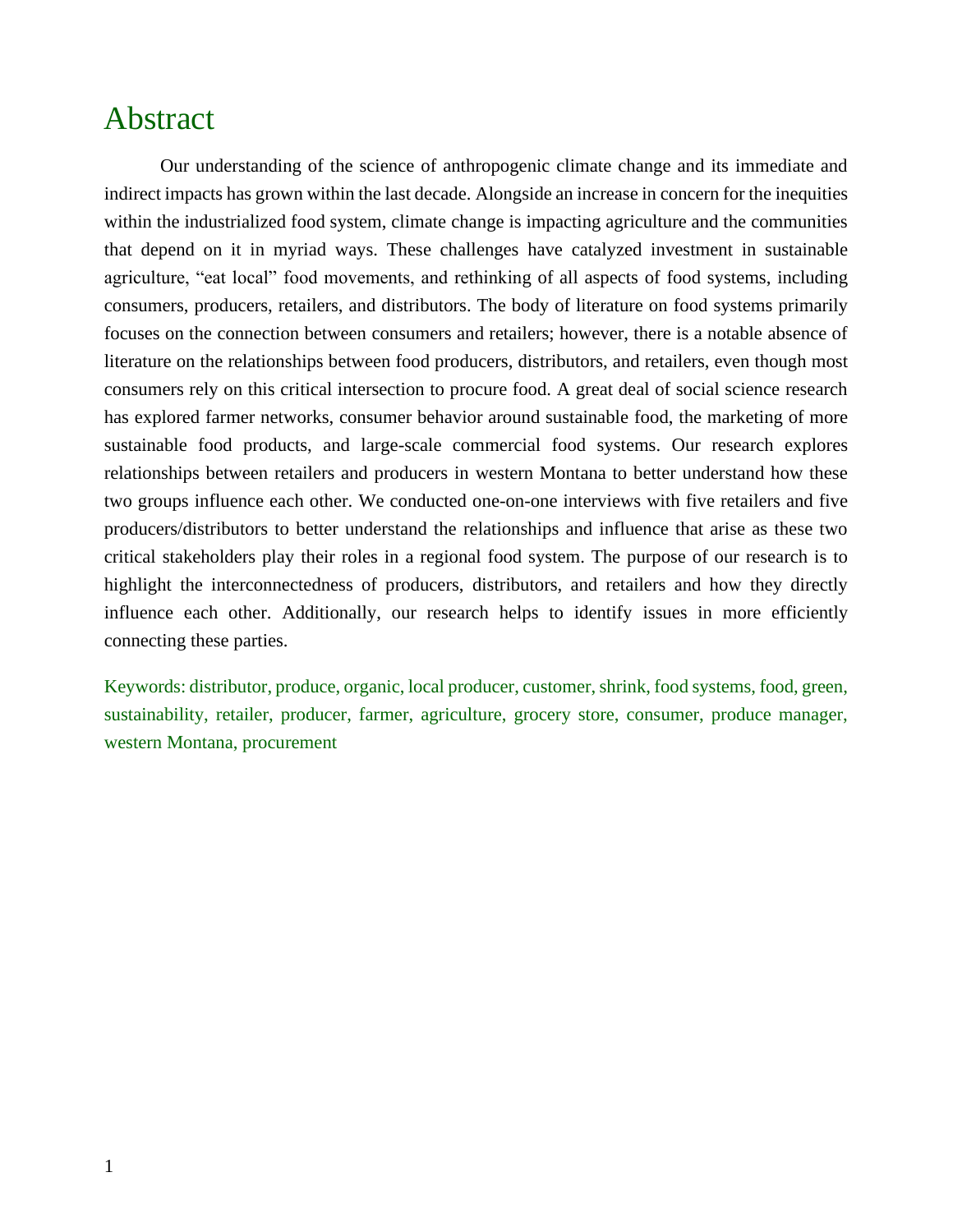### Introduction

Food production is one of the most important industries on the planet and it is necessary for our survival as humans at this point in time, as hunter-gatherer subsistence living is no longer a possible option to sustain the planetary population. The food industry is an anthropogenic system that has many detrimental impacts on the environment due to the ways in which large and moderatescale production is typically done. According to a study by Liu et al. (2018) "water quality issues associated with agricultural runoff are the biggest concern", but there are other environmental concerns related to agricultural production as well. Producers are adapting to climate change, not only to participate in growing practices that are more environmentally friendly, but to meet growing demands from consumers for foods grown sustainably. Global conversations around climate change are growing daily and it is certain that we must do what we can as a species to live more harmoniously with the planet we are on. Climate change has been directly impacting food producers and so it is imperative that solutions be researched and tested for cultivating a more sustainable future. We decided gather data about the purchasing behaviors of food retailers to understand food systems better to try and identify possible solutions.

### Literature Review

Agriculture is one of the most prominent ways that human activity has impacted the planet. The agriculture sector comprises twenty-six percent of greenhouse gas (GHG) emissions worldwide (Poore and Nemecek, 2018). Seventy-one percent of land on Earth is habitable, and around half of the habitable land is used for food production (Ritchie/Roser). Seventy percent of the freshwater used globally is involved in food production (FAO). Agriculture is also responsible for seventy-eight percent of eutrophication, which is nutrient runoff that pollutes ecosystems and bodies of water (Poore and Nemecek, 2018). Agriculture is a threat for 24,000 of the 28,000 species threatened with extinction (Bar-On, et. al., 2018). Further, wild mammals are outweighed by livestock by a fifteento-one ratio (Bar-On, et. al., 2018). Projections show that the current agricultural systems will not be able to sustain population growth, which is estimated to reach nine billion by 2050 (Chartres and Noble, 2015).

Modern-day food consumer trends reflect an increasing awareness of and concern for the impacts food production methods have on human and environmental health, observable through the increase in demand for organic food, locally-sourced products, and products sporting other "green food" labels. Organic food sales alone increased from \$1 billion dollars in 1990 to \$25 billion in 2011, making it one of the fastest growing segments in agriculture and food retail (Chang, et. al., 2014). Studies have shown that consumers are generally willing to pay significant price premiums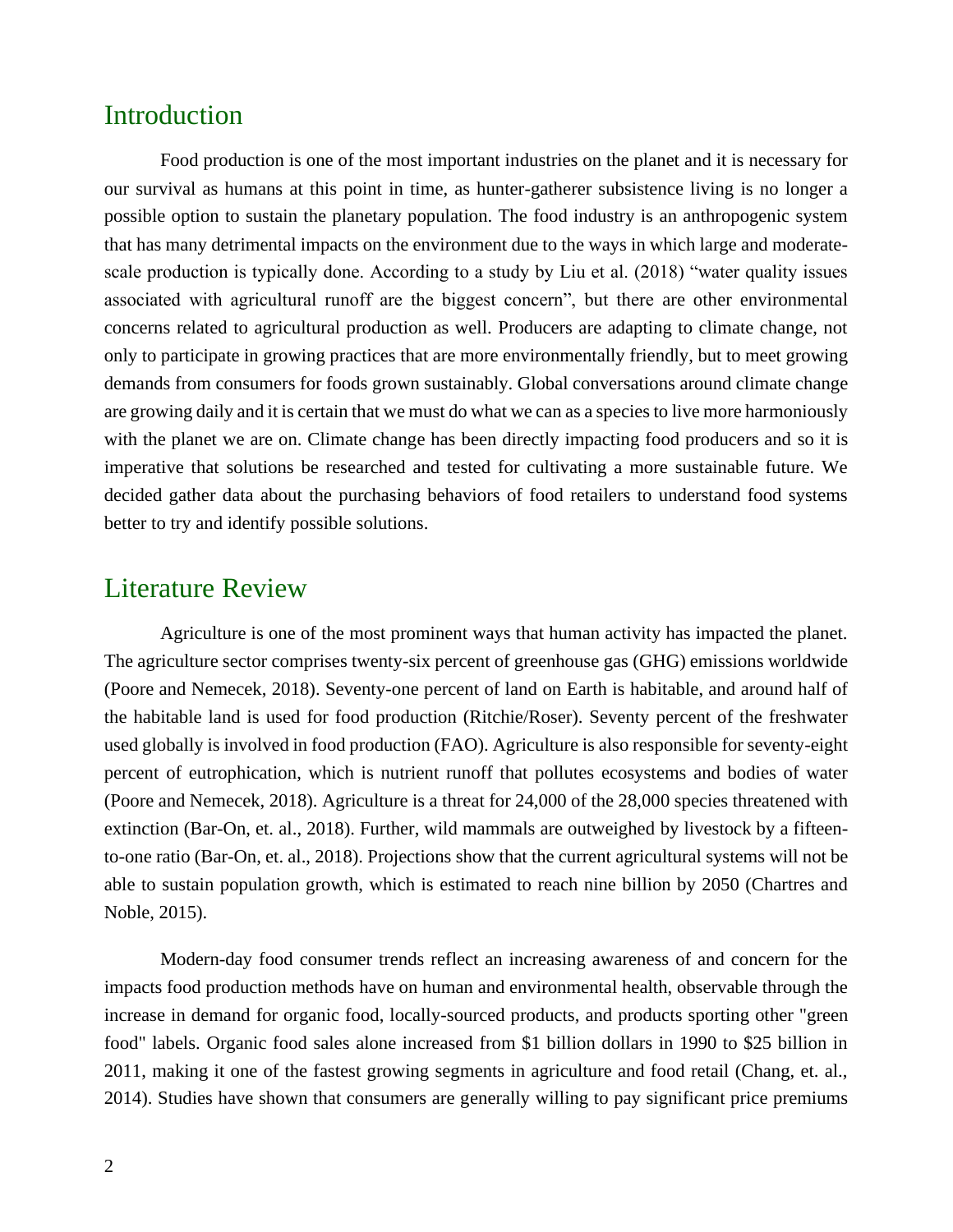for the perceived benefits of said products, thus creating a marketing incentive for producers to make appropriate adaptations to their production methods in order to meet various labeling requirements to supply for this trend in food retail (QIAO et al., 2018) (Caputo, et. al., 2013). The dissemination of information identifying the agriculture sector as one of the top consumers of water resources and top environmental polluters due to significant greenhouse gas emissions has spurred consumer motivation to shift their purchasing habits in order to mitigate the effects of climate change (Liu, et. al., 2018). As consumer demand for foods produced by more environmental and health-conscious methods continues to grow, grocery stores must accommodate their inventory to consumer's preferences by sourcing more products that are marketable for their "green" qualities. Therefore, in order to understand the interplay between grocery store manager's purchasing decisions and the methods of production utilized by food producers, it's important to understand the values and motivations backing consumer's decisions that shape their influence over the direction of the food system models.

The values of the general consumer population have been found to impact agricultural regulations which help determine the level of farmers' adherence to sustainable practices because these values shape structural and private agriculture standards (Codron et al., 2014). A study conducted by Jeanne-Marie Cordon and her co-authoring researchers on the tomato markets in Turkey and Morocco clearly exhibited this relationship through the two countries' stark differences in government-imposed regulations over farming practices. Morocco's national food standards reflected the population's higher prioritization of progressive production methods through stricter safety and quality standards than their Turkish counterparts. For Moroccan farmers to be considered viable food producers in their country, they were required to comply with a variety of regulations such as water resource management, pesticide residue regulations, and more frequent farm audits. In essence, this study identified that the different populations' values surrounding food-related environmental concerns affected the policies that determined farming and ranching sustainability standards.

The different values, attitudes, and beliefs that drive purchasing behaviors are a common area of research interest from a marketing perspective. However, for our research purposes, it's important to understand consumer motivations because of their potential to affect what grocery stores stock, and therefore their potential to impact the production methods that supply our food system. Naturally, the demand for green food stems from cultural and educational factors that characterize the consumer population. Today, consumers absorb a surplus of information concerning food and the information they are exposed to or seek out is partially responsible for directing their purchasing choices. A study of consumer motivations for purchasing organic products categorized consumer's reasoning into seven themes: perceived health benefits, better taste, environmental concerns, food safety concerns,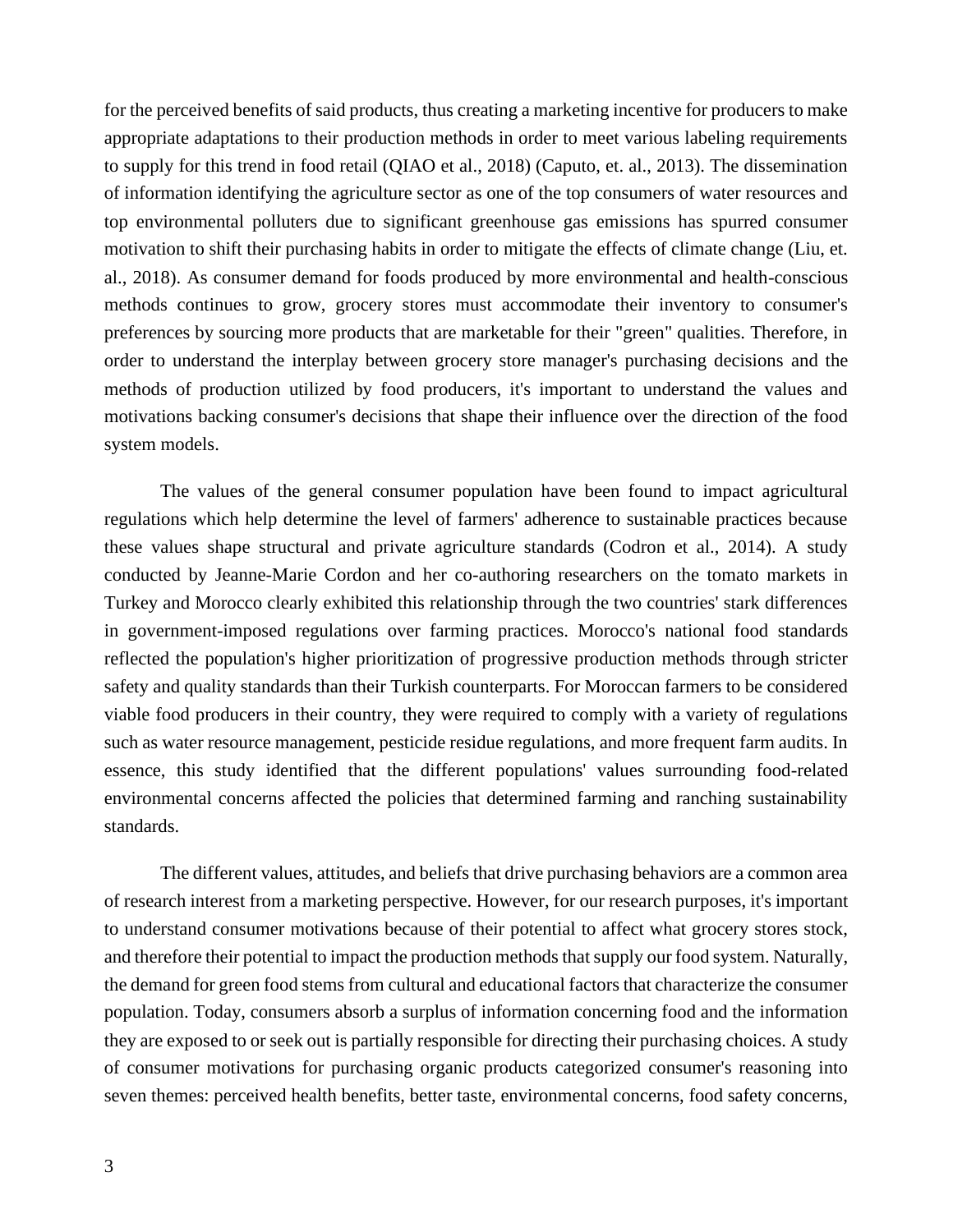animal welfare concerns, local economy stewardship, and ideals of organic food being "wholesome, nostalgic, and/or fashionable" (Hughner, et. al., 2007). The same study found reasons that deterred consumers from choosing organic products were the higher prices, lack of availability, skepticism of certifications or labels, insufficient marketing, and satisfaction with conventional food choices. Another study found that college students were more inclined to choose more sustainable food options when foods were marketed as local, humane, and ecologically sourced, which they called "real foods" (Nuttavuthisit and Thøgersen, 2017). A different study that focused on consumer perceptions leading to more purchasing of local food found that people valued it as more natural, delicious, and environmentally friendly (Fricz, et. al., 2020). In an article that also explored food retail trends pertaining to local food production, the researchers attributed much of consumer motivation to a new and evolving "individualized understanding of health and safety" (Guptill and Wilkins, 2002). Two researchers from the University of Naples grouped people that regularly chose alternative food options into three categories of consumers: those that did so for the quality of food and health reasons; those that wanted to support environmentally sustainable production; and those choosing products based on ethical commitment to social, economic and environmental sustainability (Annunziata and Mariani, 2018). They determined that the third, more altruistic group was the smallest group and was likely so due to the lack of the other two groups' education on the matter and advocated for education efforts to increase the environmentally ethical values and choices of each group.

These studies focus on consumer motivations for seeking out and purchasing what they perceive to be more 'sustainable' food options, but if viewed collectively they highlight the fact that purchasing behaviors and different views on food are dependent on multiple influencing factors. Our exploration of the literature on consumer values and motivations uncovered a common scholarly observation of a general lack of clear definitions of alternative foods such as organic, local, or sustainable, which inevitably affects the values that consumers attribute to them. There is a clear correlation between how informed a consumer is regarding alternative agriculture practices and their willingness to pay for alternative food products (Amoako, et. al., 2020). Consequently, one of the major reasons consumers do not choose products labeled as more eco-friendly is confusion around what various labels mean and unfamiliarity with farming standards and their actual impact (Hughner, et. al., 2007). Many consumers are uninformed about the labeling factors that distinguish products because there are some, such as "natural" that do not have any certification requirements (Kuchler, et. al., 2018) and others such as USDA organic that have strict qualification approval processes. Therefore, consumers are often confused and doubt the credibility and integrity of labels that suggest alternative, sustainable methods are being employed by producers. Consumer ability to trust or distrust in labels plays a significant role in their willingness to purchase a product for their purported qualities (Rittenhofer and Klitgaard, 2015) (Nuttavuthisit and Thøgersen, 2017).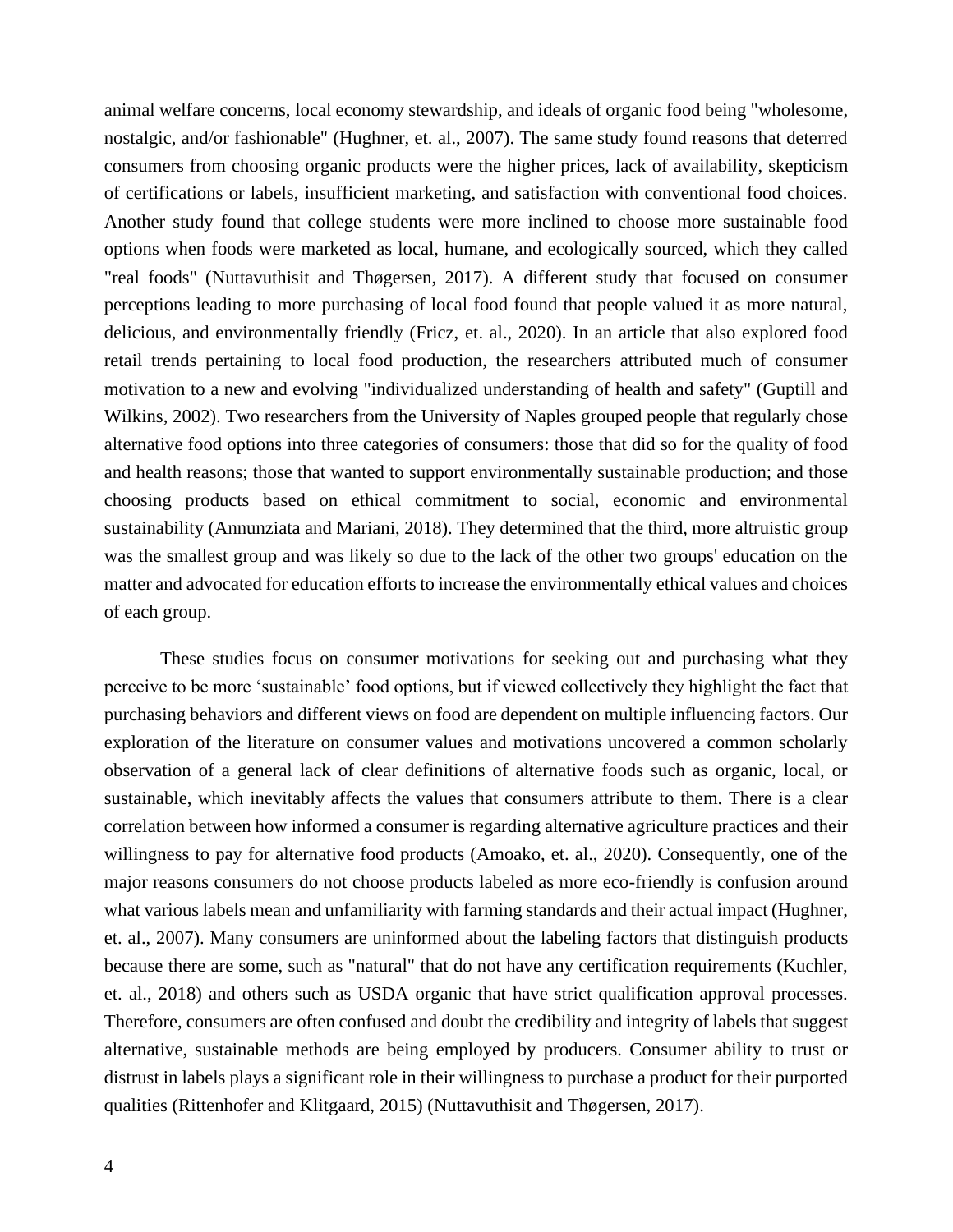The importance of consumer trust arose as a common theme in several articles that discussed "green" consumer purchasing behaviors. As Nuttavuthisit and Thøgersen (2017) wrote, "consumer trust in environmentally friendly or, as they are often called, 'green' products is being undermined by business scandals, unsubstantiated 'green' claims (i.e., ''greenwashing''), and inconsistent standards, monitoring, and assessment practices." Consumers can be skeptical about paying the price premiums for alternative products because they lack sufficient awareness of different label certification procedures to make informed purchasing decisions (Nuttavuthisit and Thøgersen, 2017). A research article titled, "The Importance of Consumer Trust for the Emergence of a Market for Green Products: The Case of Organic Food," discussed the phenomenon of consumer apathy towards "green" marketing claims because the qualifications for those marketing claims is unclear and they don't feel confident in producers' transparency or commitment to making actual changes instead of just scheming for higher profits (Prakash, 2002). Conversely, it's been found that consumers whose purchasing habits are compelled by their concern for environmental considerations are willing to pay significant price premiums for products that claim to accommodate their values. A study conducted in Italy on the effectiveness of "green" labeling based on food miles reported that consumers were willing to accept a 31%-33% price increase for products that displayed the CO2 emissions the product was responsible for and a 38%-40% price increase for products that recorded the number of kilometers the food traveled (Caputo, et. al., 2013). They believed consumers were willing to pay more for the kilometer label because it was easier to conceptualize, which supports the idea that alternative products' success would be boosted by increased consumer awareness of the tangible benefits of various labels to create a more homogeneous understanding of what exactly they are paying for when choosing eco-friendly merchandise.

In our research we found a great deal of scholarly inquiry related to the relationship between consumers and their direct connections to the food system via supermarkets, grocery stores, and alternative markets but little was found on how producers are influenced by food retail trends. Product information, or lack thereof, drives trends in alternative food consumption. These trends shape an individual's values and perceptions about their responsibility as a consumer and the legitimacy of company's labels.

Scholars have determined that producers cannot continue to conduct business as usual considering the agricultural industry's role in pollution as well as factors such as climate change, water usage, and population growth. However, economic factors continue to be a crucial limiting factor in farmers' abilities and willingness to adopt sustainable farming practices. In light of agriculture remaining a prominent water polluter in developed and undeveloped countries, conservation practices, called best management practices (BMPs), have been developed to help farmers reduce water contamination (Liu, et. al., 2018). Economic considerations, by and large, are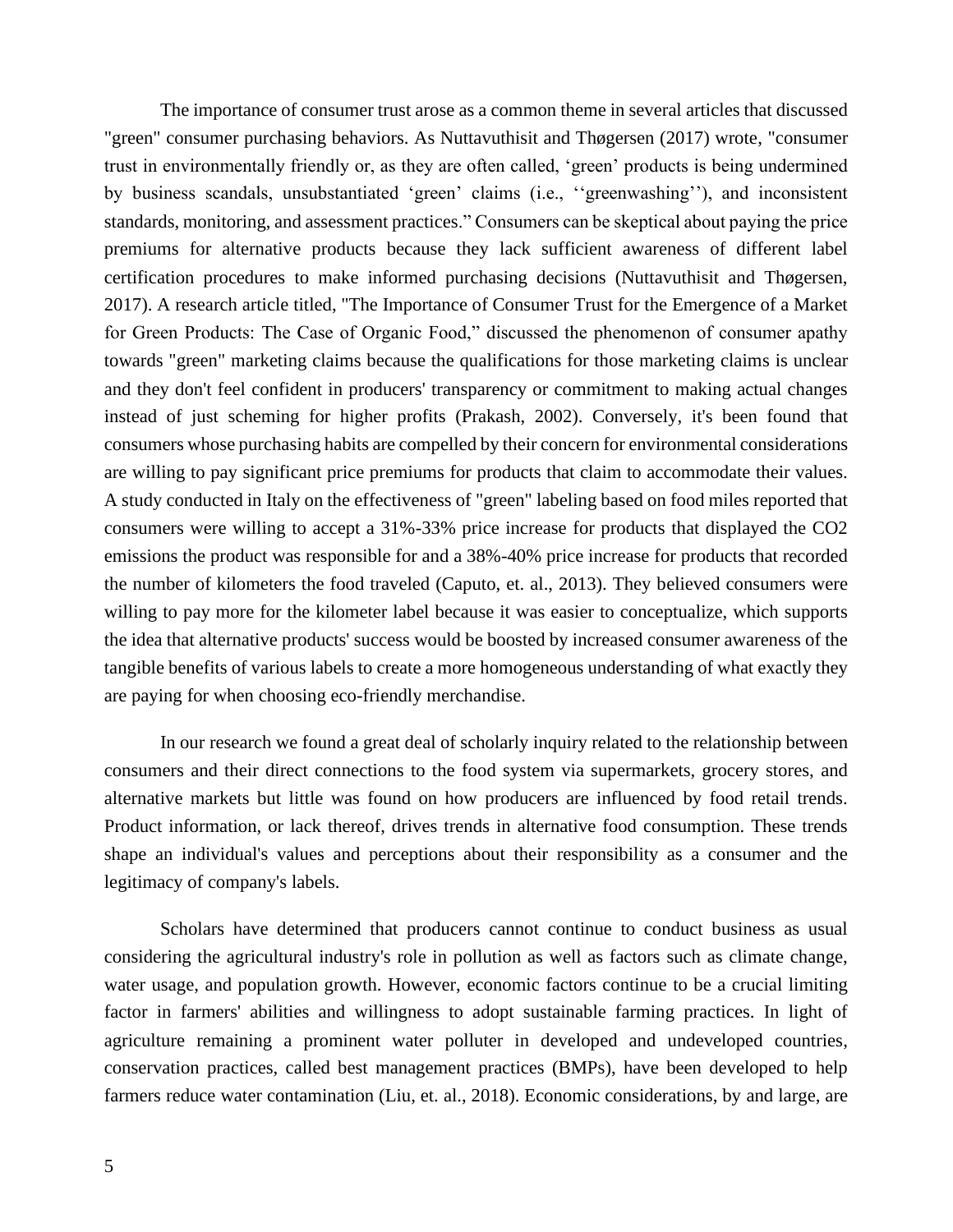the main factors that influence farmers' adoption of BMPs. A study on BMPs found that wealthy, resource-abundant farmers were most responsive to regulations that enforce or encourage adopting BMPs. Low-income farmers, on the other hand, are more likely to respond to financial incentives because financial barriers often prevent low-income farmers from enrolling in conservation programs (Liu, et. al., 2018). When analyzing what types of farmers have adopted BMPs, researchers found that these farmers tended to have more income and capital, more diverse operations, better access to labor, and higher gross farm sales (Liu, et. al., 2018). One of the economic considerations that played a critical role in the adoption of BMPs was the level of risk inherent in adopting new techniques, not knowing the effect that the new tactics could have on maintaining crop yields. Many farmers expressed that they didn't possess the necessary skills to maximize yields while abiding by BMP regulations. While this study found that economic factors pose barriers to small-scale farmers adopting conservation practices, a separate study found organic farming to be more economicallyadvantageous for small-scale farmers than conventional agriculture (Qiao, 2018). Although BMPs and USDA organic follow different standards, it is worth noting that by comparing these two studies, it appears that it may be less economically feasible for low-income farmers to adopt BMP's than organic practices, though more research is necessary.

In a study on how food retailing influences food systems, researchers from Cornell University identified four main categories of grocery stores -- superstores, chain grocery stores, independentlyowned grocery stores, and green grocery stores. Large, conventional stores obtain around seventy to eighty percent of their goods from a single "major purveyor," whereas their green counterparts obtain only sixty percent of their goods from a company warehouse (Guptill and Wilkins, 2002). One of the common goals for store management is to streamline the procurement process. Procuring local goods competes with the priority of efficiency in that it requires employees to be educated on how to invoice local producers and perform quality checks on the goods. These extra steps make the procurement process less efficient. Some of the challenges with obtaining local food are that the products are less retail-friendly and there is less consistency of product availability than non-local sources of food (Guptill and Wilkins, 2002). Challenges aside, independently-owned grocery stores tend to have an advantage over the other store types when it comes to accessing local products simply because food procurement in independent stores often takes place locally or in-house (Guptill and Wilkins, 2002). This finding coincides with a review of data from the United Kingdom's Economic and Social Research Council, which revealed that consumers feel more connected to small grocery stores because those stores allow for consumer input and are responsive to consumer needs (Clarke and Banga, 2010). These stores are also imperative to serving disadvantaged and socially-excluded populations (Clarke and Banga, 2010). Ultimately, retailers have power in choosing which producers they want to support by offering at their stores. A study on the fresh produce supply chain in the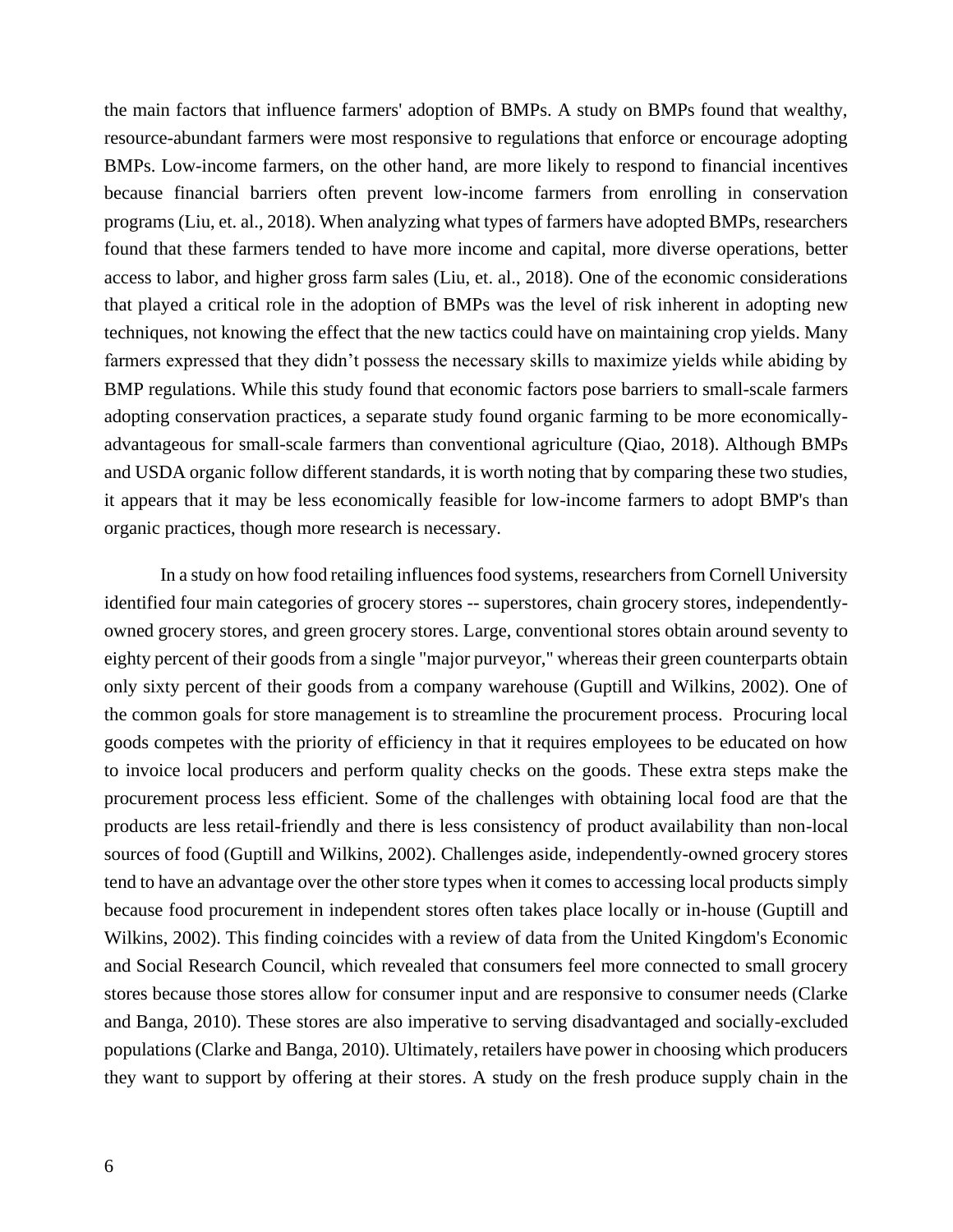United Kingdom revealed a great need for improved supplier-retailer relationships and collaboration (Hingley, et. al., 2006).

Although there is an extensive body of literature on consumer preferences and decisionmaking, less is known about the relationship between producers and retailers of food products. Additionally, researchers have indicated a need for further research into producer-retailer relations (Hingley, et. al., 2006). For this reason, the focus of our capstone project is exploring how retailers' procurement decisions influence producers' farming practices, particularly with regard to alternative foods.

#### Feasibility

When we were designing our interview process, we thought that it would not be feasible to contact and interview all the entities we could think of as being potential sources of valuable data. To allow for sufficient data collection within the timeframe we had available, we selected food retailers from four different overarching categories, including: superstore, chain store, green store, and independently owned store. We conducted one-on-one interviews in person or over the phone with produce managers and distributors instead of sending out surveys to a large sample size. Our justification for doing so was to allow for depth of information over breadth, to give respondents the opportunity for elaboration on their responses that surveys would not have allowed for, and to encourage maximum authenticity in our respondents' answers. We acknowledge that the sample size that we interviewed is not large enough to have substantial correlative or causational implications, but is to represent a case study of the purchasing habits and producer actions linked to our sample field of entities within western Montana and the distributors that they source from.

### Research Methods

To execute this project, we surveyed grocery store managers and the distributors they use to determine how the procurement of sustainable and local food products is impacted by retailer decision-making and vice-versa (i.e., sustainability of the type of foods available, the label (or lack thereof), quantity and procurement process). We determined this method of research is the most efficient for our study because it allowed us to collect a large amount of information in a short period of time. Given our time constraint of a single semester, it was necessary for us to choose a method of research that worked with that parameter. To fill the gap in information that we had found in our literature review, we organized interviews with local retailers and their respective distributors.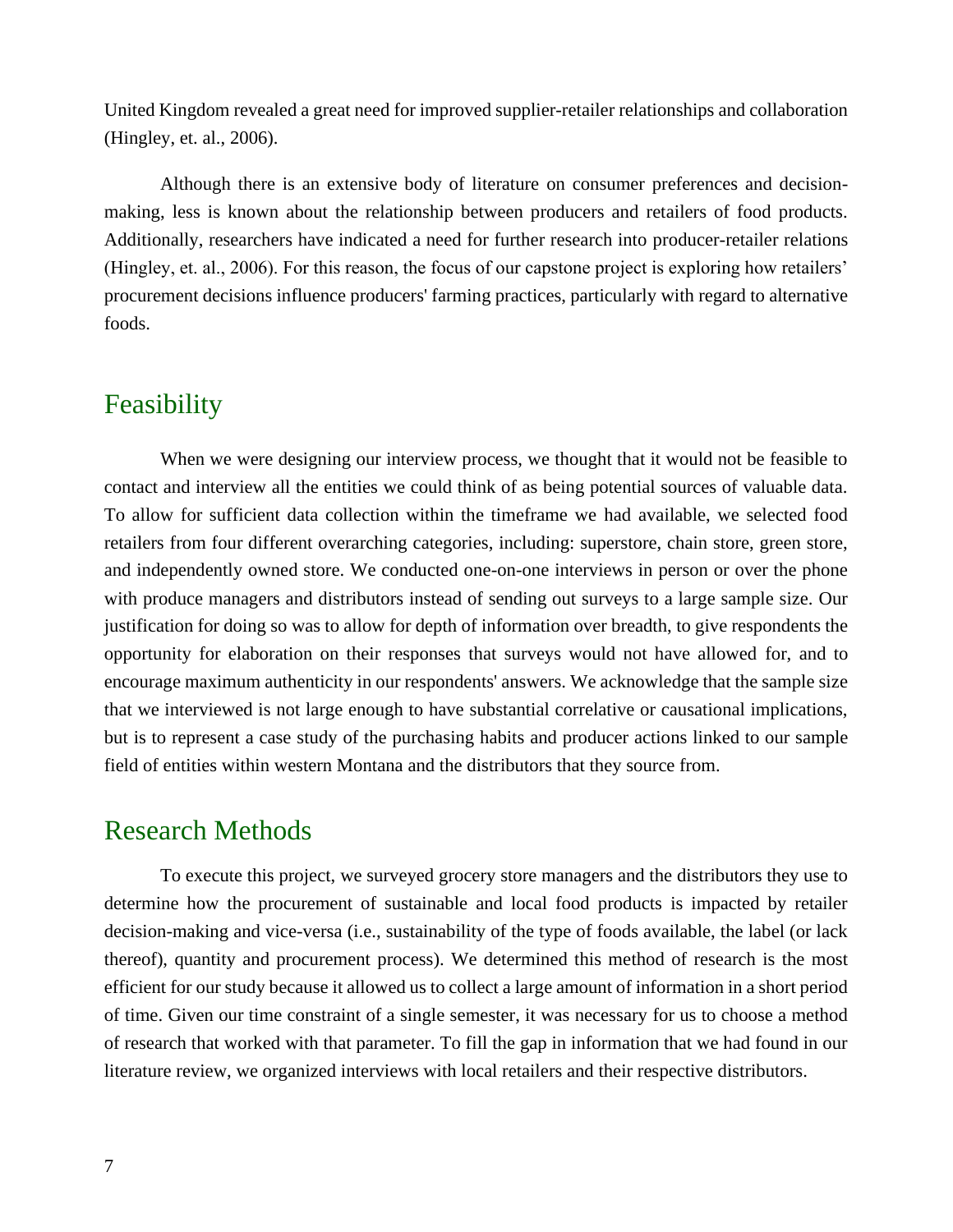Additionally, we wanted to establish surveys that would have been sent out to local farmers. Given much of our work was through interviews and direct  $Q & A$  with the target group, we compiled data based on questions that led to filling in the gaps found in our research. We expected that grocery store managers, influenced by the individual consumer's purchasing power, have an impact on producers' actions whether it be a shift towards more eco-friendly farming practices or engaging marketing strategies.

There were many retailers in and around Missoula, and as such, we opted to narrow them down to the stores to simplify the research process, since we had only a small period to conduct our research. For our superstore, we chose WinCo given its central location, popularity, size, and comparatively low prices. If we cannot interview WinCo, Walmart is an alternative due to its size, popularity is long-standing in Missoula at its two locations, and was founded in 1962. We ran into an issue of not being able to get an interview with WinCo or Walmart, so we had to omit them from our data. For our chain grocery store, we will be aiming to interview Albertsons, as they have been long-standing in Missoula, were founded in 1939, have four locations in the city, and is very popular. Rosauers is our alternative for a chain grocery store, as it's similarly long-standing, the business has been founded in 1934, has a central location, and is popular. For our green grocery store, we will plan to interview Good Food store, since it has been long-standing (since the 1970s), is in a central location, is popular, and has an aim to offer goods that are in the vein of 'green' goods (i.e., organic, cruelty-free, gluten-free, natural, etc.). Our alternative for a green grocery store is Natural Grocer since they offer 'green' goods, have been around for approximately nine years in Missoula, and are popular. For our independently owned store, we have decided to interview Orange Street Food Farm, since it is long-standing (since 1986), is popular, and has a central location. Our alternative is Pattee Creek Market since it is long-standing (since 1988) and is popular.

For our research pertaining to producers, we had decided to develop a survey that we will send out to as many farmers and ranchers, both locally and Montana-wide, as we can. By doing this we hope to be able to get a much larger sample size in a much shorter span of time, given the small amount of time we have allotted for our research. However, through our interviews with retailers we found that they do not work with producers very often, so we had to change our original research plan and instead of surveying producers we decided to interview the select distributors that our interviewees identified. With our switch to distributors, we decided to go with interviews for the same reasons we interviewed retailers. We reached out to Western Montana Growers Cooperative, Local Bounty, and Intermountain Distributor to get the local perspective so that we could still get some idea what the local producers go through. We also reached out to Spokane Produce, Peirone Produce, and Associated foods.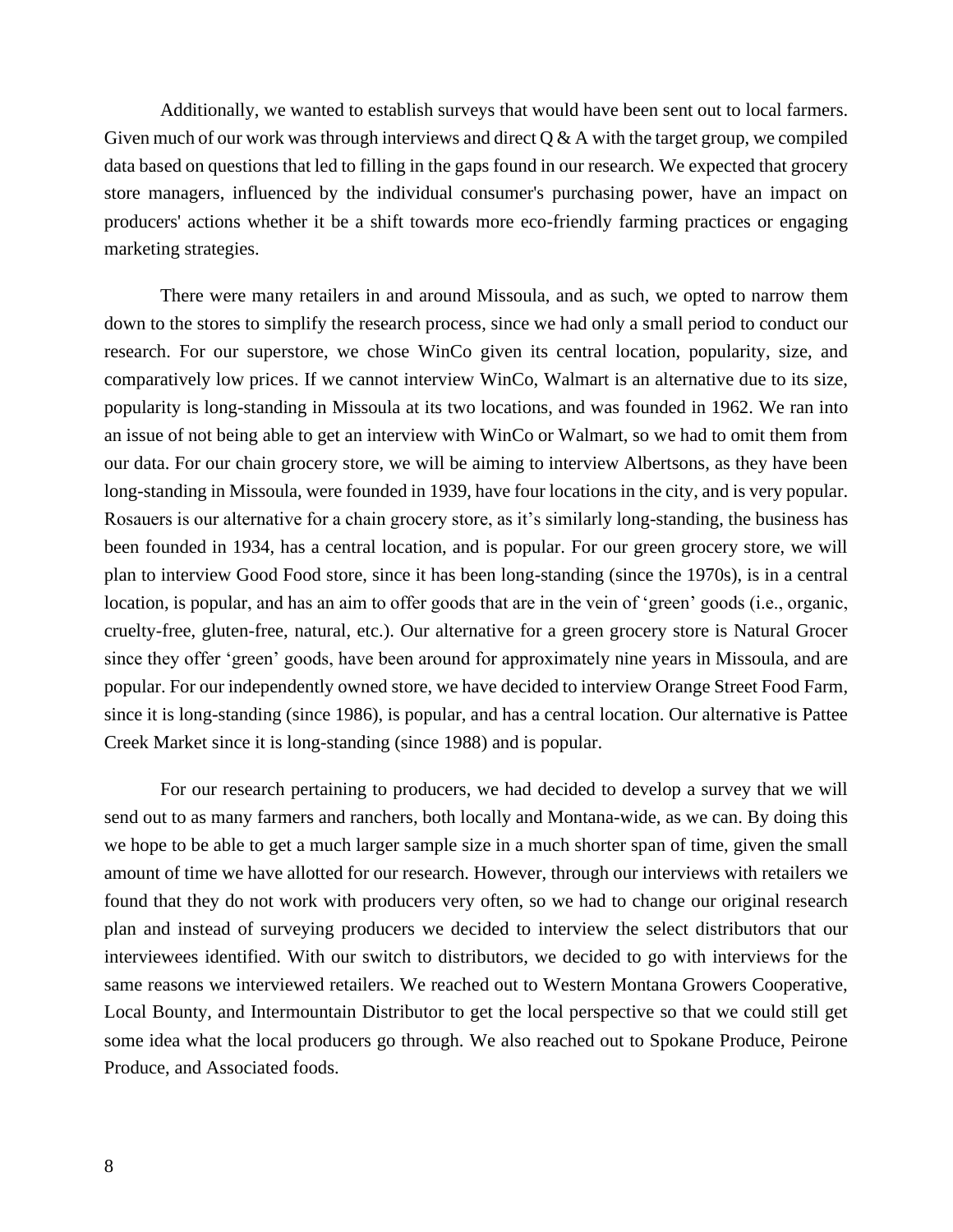Our interview questions were like the ones we asked retailers. We had moderate success getting ahold of distributors of varying size so that we could try to get the best view of them with our smaller sample size. It is our hope was that with the following questions, we could find trends of purchasing behaviors that lend further insight into how retailers buy, sell, and market their products. We also expect to accumulate data that shows us how and which retailer habits and consumer buying trends affect producer practices, as well as what is produced, how these shifts change what is produced and the methods used, and how often shifts in production occur. Additionally, discerning how transparent these organizations are with consumers, as well as their approachability and to what degree they take initiative in making distribution and production choices that positively effectively affect the community, could be valuable. By acquiring this data, we hope to put together a report that shows more clearly how consumer tendencies, retailer marketing, and buying, as well as producer production methods, labeling, certifications, and transportation all play a cyclical role in developing and driving one another.

The following questions are the questions we asked retailers, so that we may better understand how they make purchasing decisions, so that we may see how it correlates with the production of products.

1. Please share your name, your job title, and what you do (basically) in your position. We don't know much about produce managers and buyers, so a little background on your responsibilities would be great.

2. Can you describe for us your process purchasing food for your department?

3. PROMPT: Can you describe the process for us from the very beginning, if it's any different, as if a customer came in a requested a special kind of potato and you decide to try and buy some to sell here.

4. What factors go into your decision-making when it comes to deciding what produce to bring into the store? Do you have sole decision-making authority or is it a team decision? Other managers that weigh in?

•Does your store have any guidelines or policies when it comes to procuring certain types of food or food with qualities (like certain sustainability criteria)?

•Are cost and availability the primary criteria for decision-making or are there other more important factors?

•What about customer preference or requests?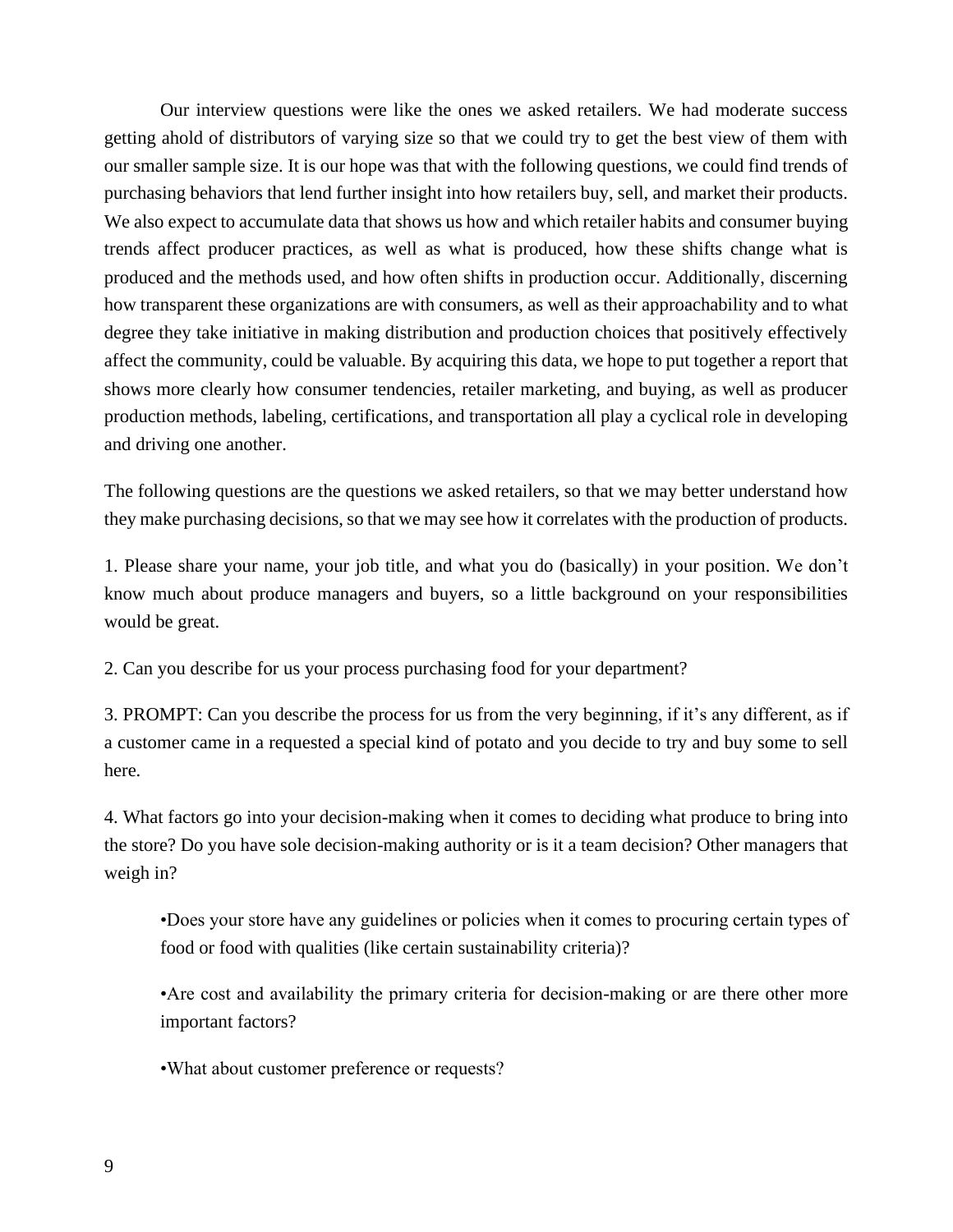5. Let's shift a little and talk about your relationships with producers, processors, and distributors. Are there several main distributors or producers from whom you buy your food?

•Do you primarily work with distributors? Any opportunities to work with local or regional producers and processors?

•If you work with a distributor, would you be willing to share if there's a main contact with whom you typically work? (No pressure!)

•Do you ever have direct conversations with producers or processors as you research purchases?

•Are there producers/processors from whom you buy most of the food for your department?

6. Now I'd like to talk about the influence your store's procurement choices and your requests as a manager might have on others in the supply chain. Can you think of any past experiences where a request or purchase you've made has led to a farmer/producer making changes or offering something new?

•Same question of distributors: any requests that you know of that have led to a distributor intentionally seeking out a particular product or type of product?

•PROMPT: this might have to do with varieties, volume, growing/producing practices like Organic certification, etc.

7. Finally, just to get a sense of scale across the retailers we're interviewing, I'm wondering if you'd be able and willing to share with us the approximate dollar value of your annual produce purchasing. If so, and that's something you can email me (if it's not off the top of your head), that would be helpful.

8. Is there anything else you'd like to share with us on this topic? Any anecdotes related to your influence on those you buy produce from or your decision-making process? Thank you so much for your time. We'd be happy to send you our final capstone and findings if you're interested in seeing them. Otherwise, we can wrap things up.

•How would you describe your organization in terms of how it meets the needs of the local food economy?

•To what degree do the purchasing habits of customers immediately affect the purchasing decisions of this store?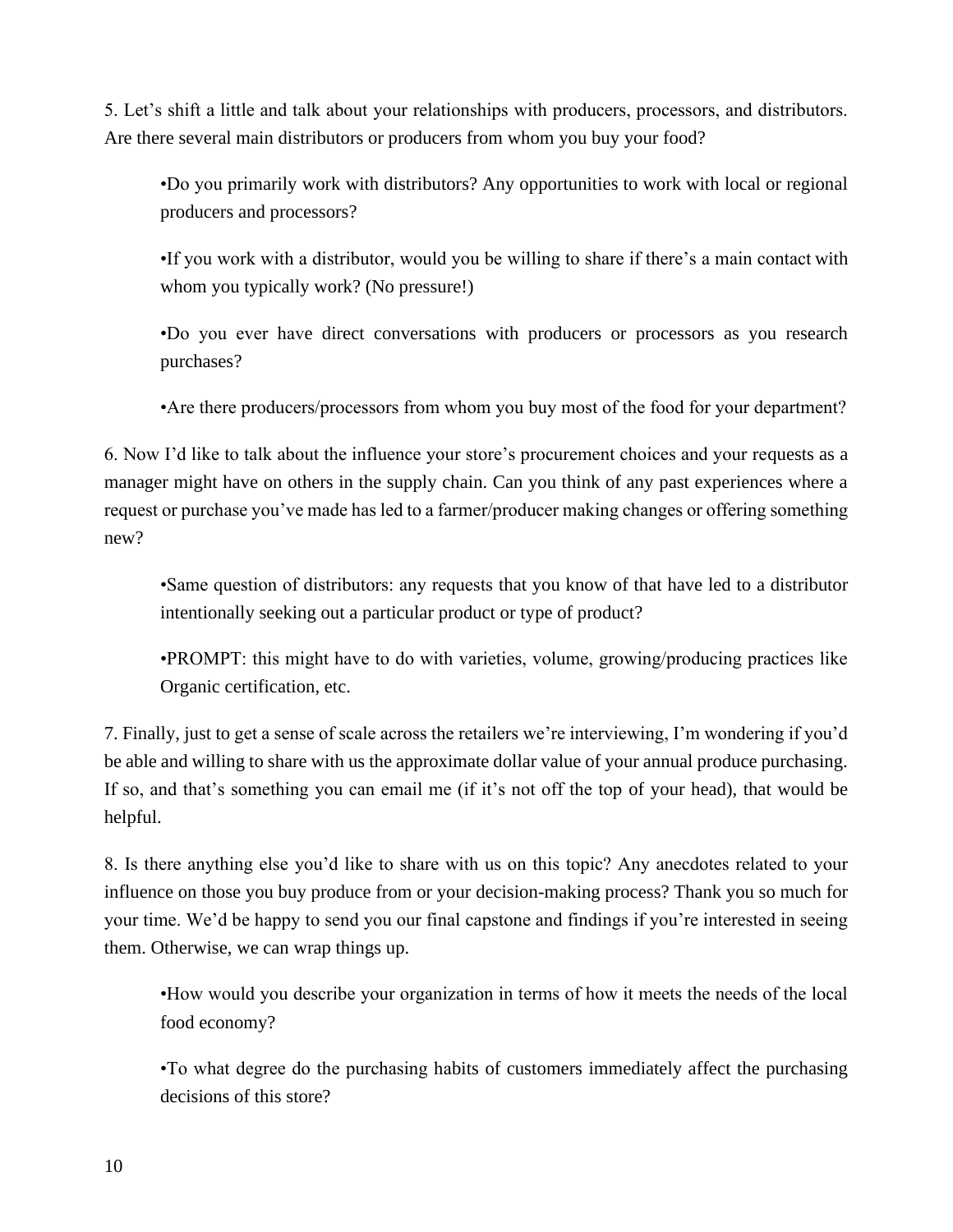•What is the foremost factor in deciding what goods to purchase?

•Could you tell us what your experiences here at your organization have been, working with local growers and producers?

•What are consumers saying they want in the store?

•Are there any trends in what consumers want to see on the shelves?

The following were questions we asked distributors to further grasp their reasoning when deciding what to producers to work with, in what ways it correlates with the actions of retailers and customer purchasing, and to get a more general understanding of how they balance working for both retailers and producers.

1. Could you describe from start to finish the process of purchasing a product from a farmer and getting it into a grocery store?

2. Do you have a few main producers that you buy from, and/or do you have many different producers that you buy smaller quantities from?

3. What factors into your decision making when it comes to choosing producers to work with? (e.g., characteristics, certifications, working relationship, etc.)

4. How does the distance of shipping and transportation influence where you get produce from?

5. Have you ever experienced a producer coming to you with a specific product that they specialize in which then influenced what you pushed out to retailers?

6. If a retailer makes a specific request (for product type/quantity/growing practice/etc.), what is your process in fulfilling that request?

7. Do any examples within produce come to mind?

8. What factors into your ability to fulfill a request? (i.e., necessary certifications, available cropspace, water needs, growing season availability/possibility, etc.)

9. How much influence do you feel that you have over what products farmers grow or retailers buy?

10. How do you balance the supply from farmers with the demand from retailers?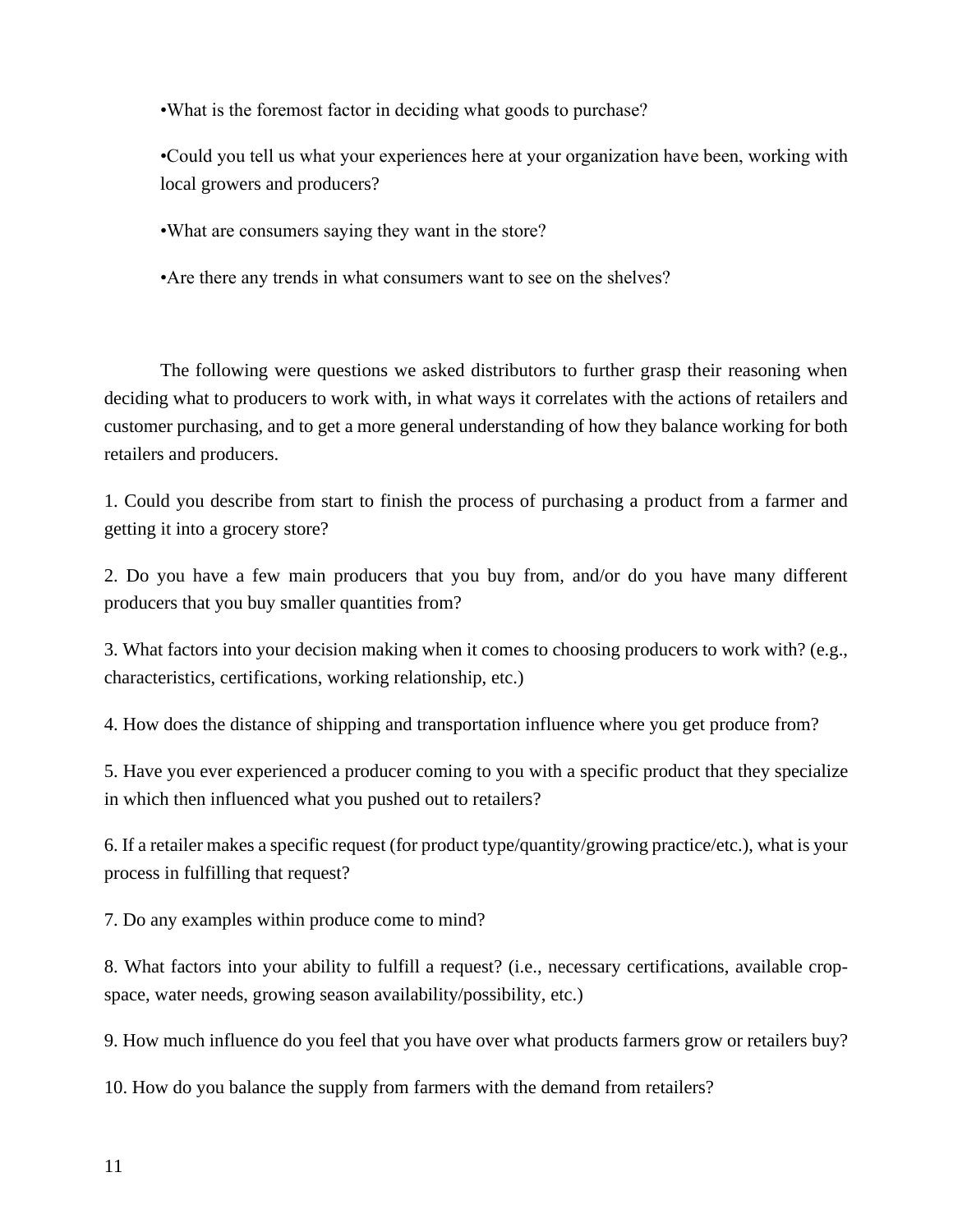11. What does your ideal working relationship with producers and retailers look like?

12. Can you describe your idea of an ideal working relationship with producers/retailers?

#### Challenges to Implementation

The main challenges we experienced were with communication. Some of the produce managers and food distribution company representatives were reluctant to speak with us and in some cases rejected the engagement entirely. There were several organizations that did not respond to any communications from us whatsoever. We anticipated this unfortunate reality and created a list of first choices to interview from the four categories and we thought of alternatives as well, but in some cases, we had to try tertiary options before we obtained a willing interviewee such as the case with Orange Street Food Farm not responding, then the alternative option of Pattee Creek Market not being willing, and our third choice- Missoula Fresh Market finally obliging to be interviewed.

Our interviews became directed towards food distributors rather than producers due to the nature of retailers' responses. Retailer's purchasing sources consisted almost exclusively of distributors who purchased from producers and then resold it to the retailers who then sold it to the end consumers. For gathering data that most accurately depicted the relationships involved within the systems that the retailers we interviewed were a part of, it seemed most effective to interview the distributors our interviewees companies bought from. The main reason we did not reach out to all of the producers that the distributors we interviewed bought from was because it was not feasible to manage within the timeframe we had available to complete our project.

## Findings

By conducting interviews with several food retailers and food distribution companies we were able to gain insights into the relationship dynamics involved between the cultivation of produce and the process leading up to the produce getting to the consumer. Nearly every retailer who sold produce directly to consumers obtained all their stock from a food distribution company and there were few examples of retailers purchasing produce directly from the growers. There were a few reasons expressed by the retailers interviewed for purchasing almost exclusively from distribution companies, those reasons were as follows: for the affordability, volume needed and consistency in availability of produce types desired; for the consistency in quality of products, as marketable produce is required by retailers to efficiently move products; how efficient the distribution companies were in maintaining demand needs; and some retailers had company policies that governed which distribution companies the store purchased from. In the interviews we conducted,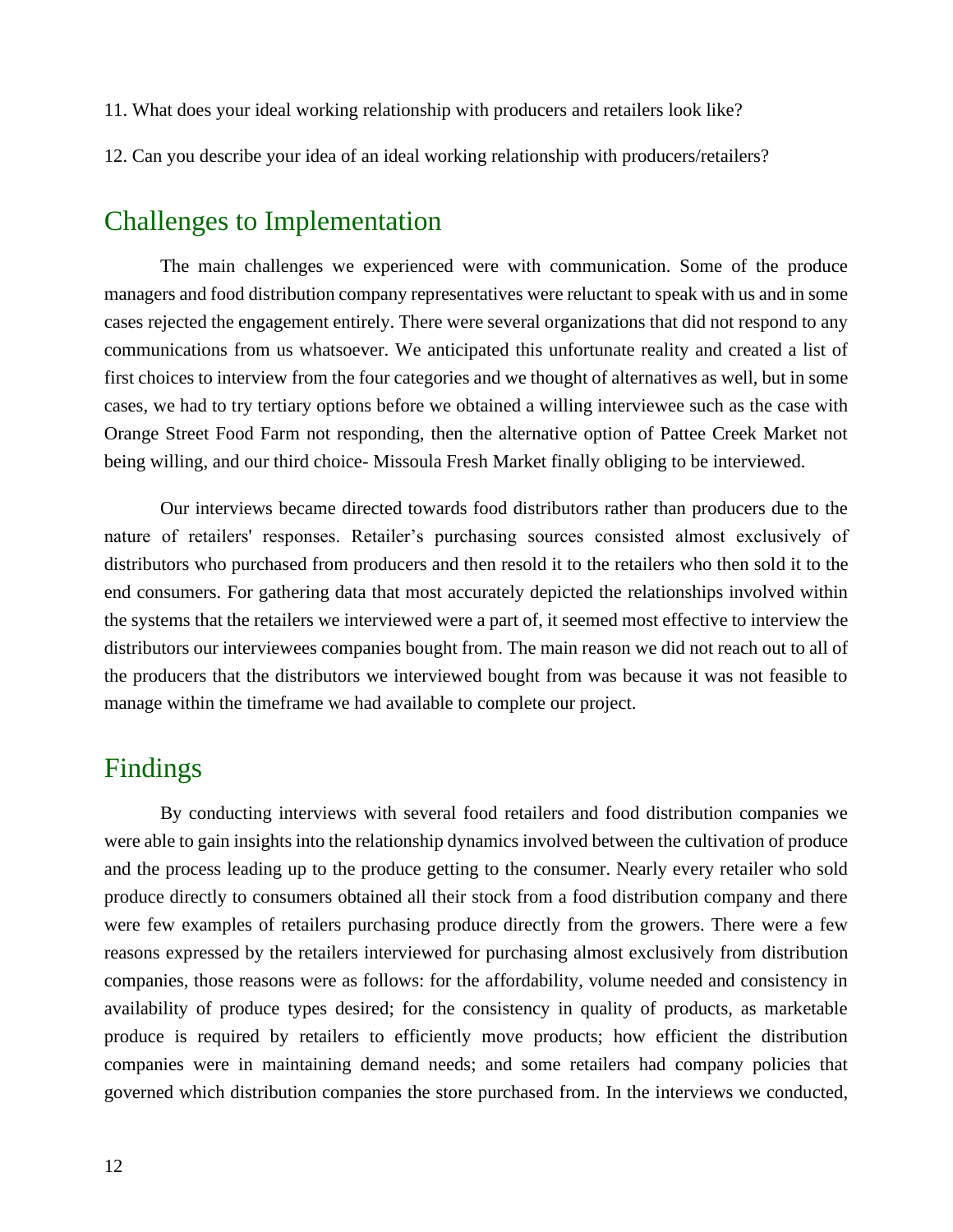the items that retailers purchased were determined based off the following factors: seasonality, what products were available and when; how popular the types of produce were with customers and attached to that, how much of that product the store can sell; and finally, the upfront costs and potential for return on investment. The reasons expressed by representatives of distribution companies that we interviewed were as follows: who they purchased from was determined by the costs for produce and the distance that it needed to travel to ensure maximum freshness for the customer; what was purchased was based off retailer's purchasing habits, the upfront costs and potential for returns on investments, and the seasonality and availability of types of items. Large distribution companies were less responsive to consumer, retailer, or producer requests, however, Western Montana Growers Cooperative was receptive to attempting to market niche items from their different producer sources, and the Good Food Store was able to get one of the farms they purchase from to start growing a crop, green onions, to sell to them that customers were regularly purchasing during the operable grow season in western Montana.

## Recommendations for Future Research

Much of the data we obtained was related to affordability and consumer purchasing habits. Consumers have the power to drive the market costs for produce options via their purchasing habits. It seems that sustainably-grown foods have the potential to become more affordable if there is a larger market for them. In the future, it would be valuable to conduct more analytical research into the power that consumers have with their purchasing habits to determine if broad-scale consumer purchasing behaviors have an immediate effect on which products, such as those grown sustainably, are able to be sold at cheaper prices without negatively affecting entities within the market chain from farm to table. Agriculture has a large role in affecting global climate change, and implementing more sustainable production operations for farmers has the potential to have positive implications. We believe it would be beneficial for future research to investigate how readily consumers can impact the marginal cost of units for a sustainable food producer.

### Conclusion

On a global scale, agriculture has a sizable impact on climate, so understanding the factors that influence retailer and distributor decision-making can help us to understand what levers of change exist in these systems to make them more sustainable. While we originally set out to discover the role that sustainability considerations play in the decision-making of produce managers and distributors, our interviews revealed that, for mainstream grocery stores and distributors, sustainability did not land anywhere on the list of top priorities when making purchasing decisions. Rather, retailers' primary focuses revolved around volume, quality, efficiency, company policies,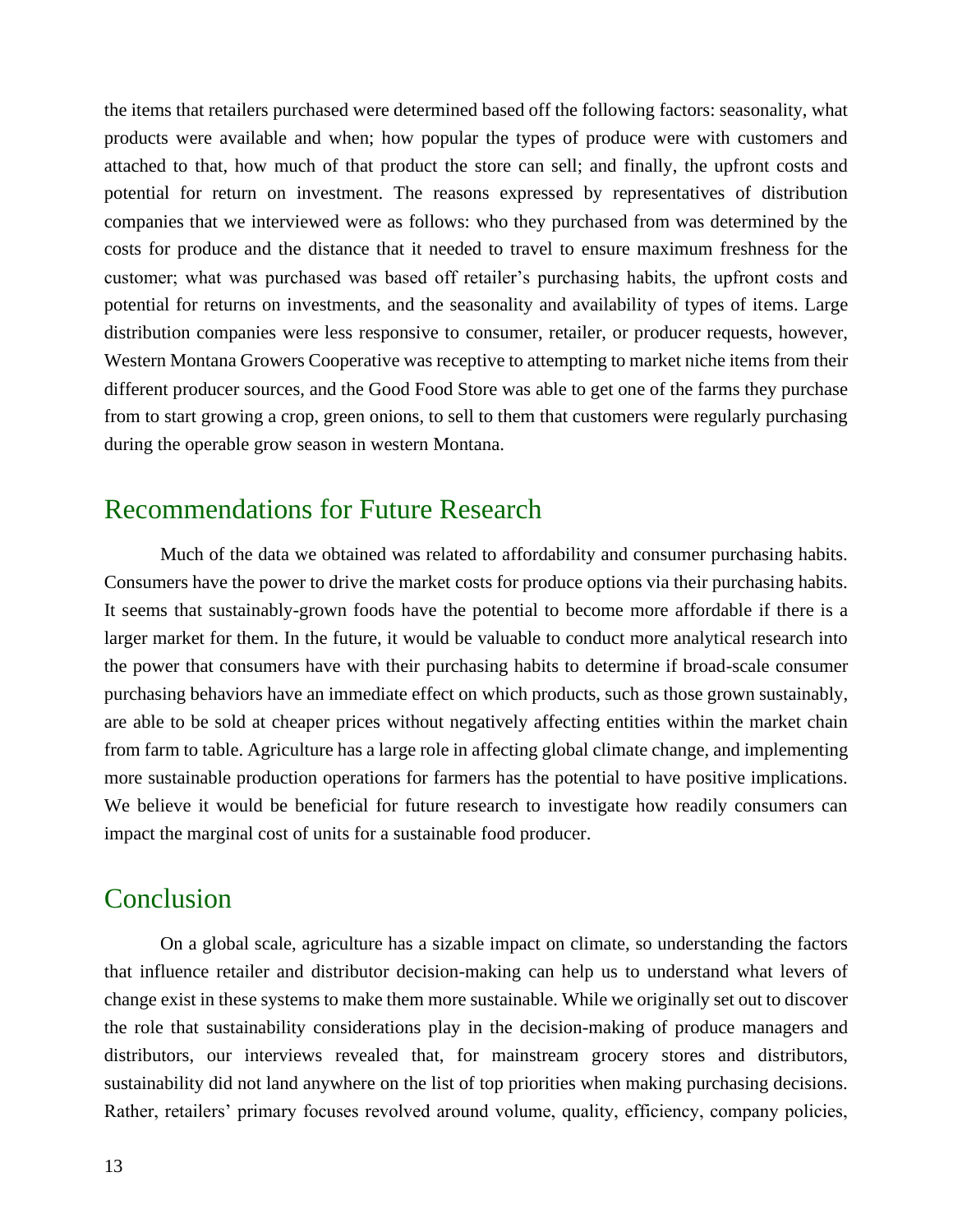seasonality, popularity, costs of goods, customer shopping trends, and storewide sales. Distributors focused on the cost of goods, distance from farmers and grocery stores, retailer purchasing habits, availability, and seasonality. The exception to this lack of focus on sustainability was the alternative, or "green," store category. Given the clear absence of sustainability in retailer and distributor decision making, we identified a variety of inputs, or levers, for making changes. At the individual consumer level, buying more sustainable alternatives to produce staples will increase the demand for sustainable options, consequently influencing retailer purchasing habits. However, if the impetus for change remains on the individual, progress will continue to stall. Another lever of change is at the farmer level. When it comes to small-sized producers, collectivizing into cooperatives, like the Western Montana Grower's Co-op, allows small farmers to sufficiently fulfill the volume of goods needed by grocery stores. Likewise, we encourage distributors to prioritize representation of farmers using sustainable practices in order to give retailers more convenient access to environmentallyfriendly options. When it comes to retailers, we found that company-wide policies and mandates, when present, trumped all other decision-making factors. We encourage grocery store chains to adopt sustainability policies in order to build sustainability into store practices. Most important of all these suggested levers of change is systemic change. The primary factor affecting all parties' decisionmaking was predictably costs, profits, and budgetary constraints. National policies and subsidies have the potential to level the playing field and eliminate cost as a barrier to widespread adoption of sustainable produce. All in all, it is clear that change is necessary, and we encourage further research and advocacy on these issues in order to secure a sustainable future for generations to come.

### Reflections

**Prompt #1:** In what ways do you feel your project represents a multidisciplinary effort? What were the challenges and benefits of working across disciplines?

This is a multidisciplinary project because of the inherent importance that food systems have in Western societies and throughout the world. Many skillsets and disciplines are involved within food systems and our research required understanding of research methods, food systems, literature analysis, economics, journalism tactics, effective data collection and analysis strategies, political and bureaucratic governances and influences, among other things. Across disciplines, nothing intimidates students more than a group project. These projects test the patience and communication skills of each student. Additionally, each student is tasked with collaborating with others from unique backgrounds and skillsets, all the while being their own leader in initiating and completing necessary tasks for the group. However, one can see examples of the benefits reaped from these same challenges when exploring our group's accomplishments over the past year. While we were met with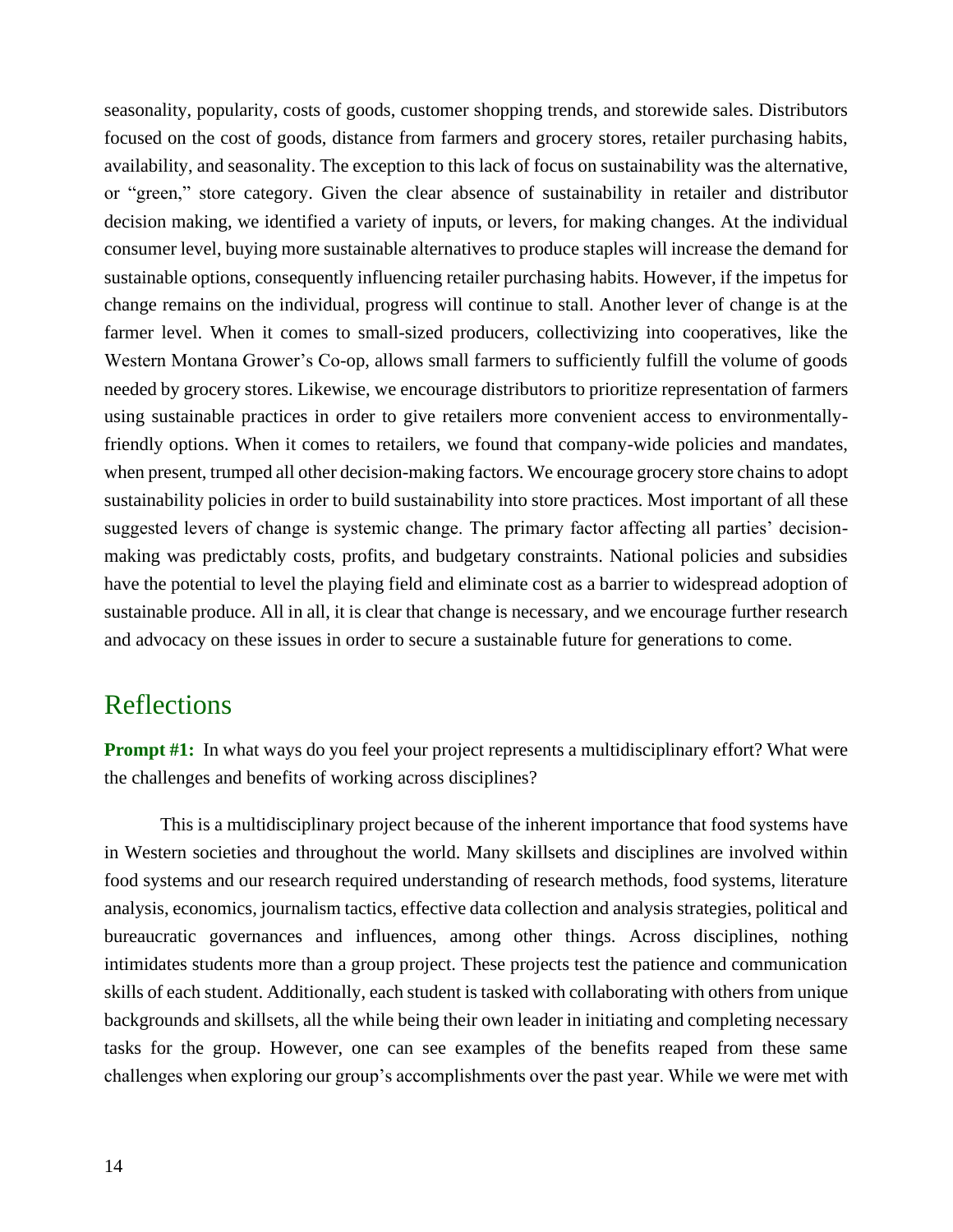some challenges in project planning and implementation, our group benefited vastly from a diverse, multidisciplinary background that contributed to our creativity, project thoroughness and scope.

The immediate effects of putting students from various disciplines into the same room to brainstorm can be intimidating. The backgrounds of everyone, combined with the unique goals, aspirations, and expectations of each person, define our project as a multidisciplinary effort. Our group drew on our backgrounds in political science, journalism, business, parks and recreation, and environmental science. These diverse skillsets were critical in the brainstorming process. Everyone jockeyed for the lead in our capstone topic in this "forming and storming" phase. While it initially seemed inefficient, we quickly utilized our diverse skillsets to coordinate and complete our project's tasks. We delegated certain tasks of our project to individuals who possessed the traits to complete them sufficiently. For example, our group members with scientific backgrounds provided much needed context to our ideas regarding sustainability and the environment. Alternatively, our group members that studied the Arts structured our research parameters and written proposals. Our diverse skillsets and experiences complimented each other and, in turn, contributed to a well-rounded project.

**Prompt #2:** Explain the challenges your group faced in designing and carrying out the substance of the project. For example: How did you attempt to address these challenges? How did the project change after the proposal stage? How might you do things differently?

Naturally, challenges arose when our multidisciplinary group began to put together the pieces of our project. We first encountered obstacles while trying to brainstorm our topic. Sustainability as a global theme is a universal and relevant subject. Yet, such a relevant but broad topic was met with ambiguity in our brainstorming sessions. Our first initial challenge was identifying which aspect of the vast food system to focus on. This meant coming up with a viable research angle that was relevant locally and globally, while still maintaining a narrow approach to do a thorough job. We addressed this challenge by casting a wide net in our preliminary literature reviews. Doing so allowed us to collect enough information to grasp an understanding of what existing research paralleled our initial ideas, as well as what potential avenues for our future research existed.

A recurring challenge we were met with while collecting data was the reluctance of stores or distributors to speak with us. Several representatives of companies we sought to interview declined speaking with us and we had to find alternatives that were comparable in market influence to ensure that the different types of stores we were interviewing were all represented, I.e., superstore, chain grocery store, green grocery store and small independently owned grocery store.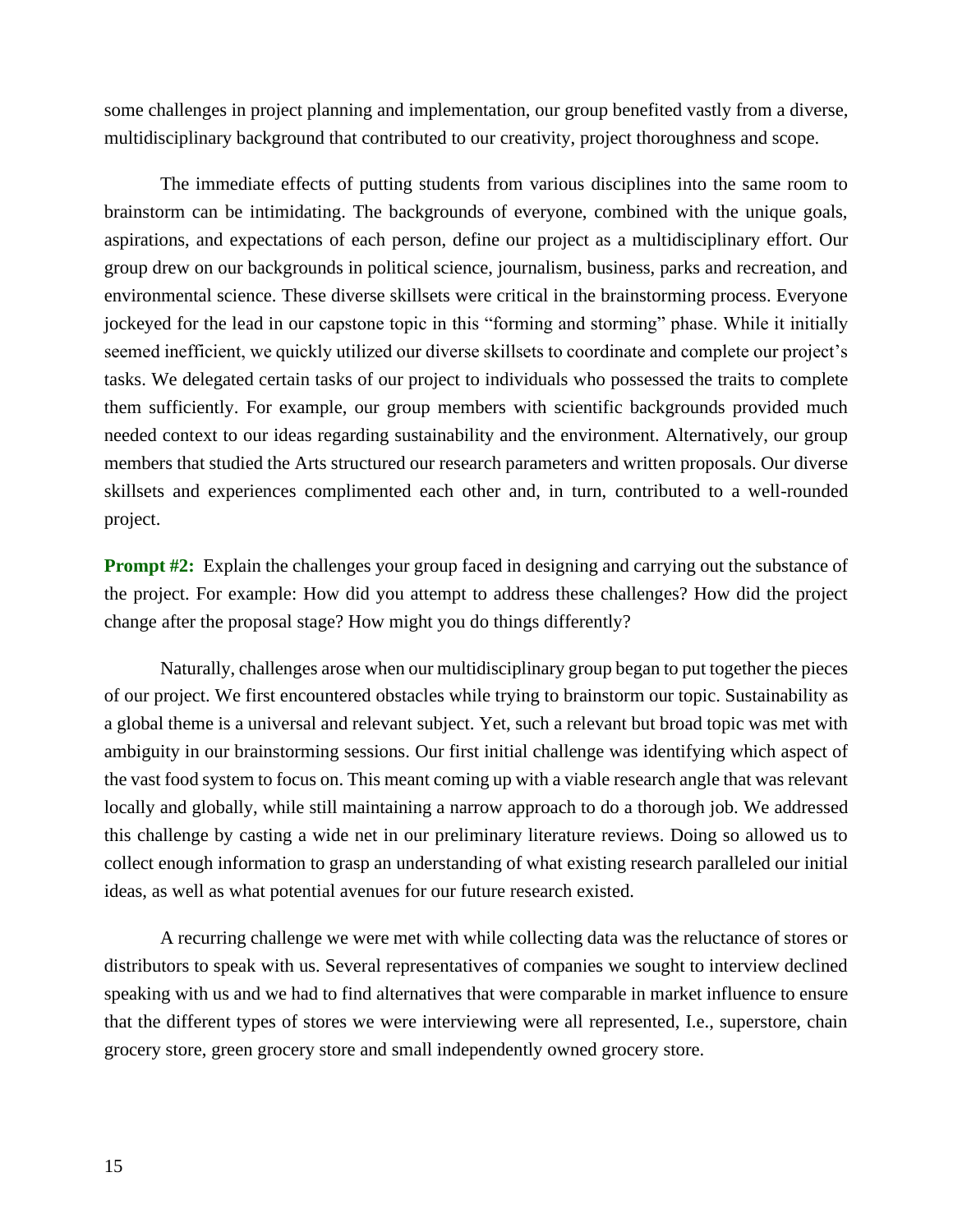Additionally, we were met with challenges following the drafting and finalizing of our proposal in our planned research methods. Originally, we intended to interview both local retailers and local farmers/ranchers in western Montana to explore the relationship between the two and how they influenced each other. We assumed this would be the ideal way to take a snapshot of the local food system. However, we quickly found out that many local retailers rarely source produce from local vendors. We pivoted to instead interview the local and out-of-state distributors that represent the vendors (farmers and ranchers) that Missoula retailers purchase from. This allowed us to get a more adequate understanding of the players in our local food system and strengthened the accuracy of our findings. While we approached our interviews with realistic expectations, we repeatedly had to change our angle to accommodate the success rates of our interviews. These challenges were initially frustrating, but we learned to adapt our research to the responses we were receiving.

**Prompt #3:** Read the global context section above. How did considering the global context of the problem your group identified influence your thinking, the project, and the complexity of your work?

Our group determined that the best way to optimize the global relevance of our topic was to focus our research locally. This was because we decided that our research would be worth the most if we adequately covered at the local food system. In exploring the global context of our topic, we realized that we had to spearhead local retailers and the distributors that supported them to not take off more than we could chew. However, our findings remain applicable when you look at food systems and sustainability elsewhere. While it is no question that food systems across the globe are unique for various reasons, our research explored the relationships that reflect the global nature of agricultural and environmental sustainability, retail economics, supply, and demand.

### References

- Amoako, G. K., Dzogbenuku, R. K., & Abubakari, A. (2020). Do green knowledge and attitude influence the youth's green purchasing? theory of planned behavior. International Journal of Productivity and Performance Management, 69(8), 1609-1626. https://10.1108/IJPPM-12- 2019-0595
- Annunziata, A., & Mariani, A. (2018). Consumer perception of sustainability attributes in organic and local food. Recent Patents on Food, Nutrition & Agriculture, 9(2), 87-96. https://10.2174/2212798410666171215112058
- Bar-On, Y., Phillips, R., & Milo, R. (2018). The biomass distribution on earth. Proceedings of the National Academy of Sciences.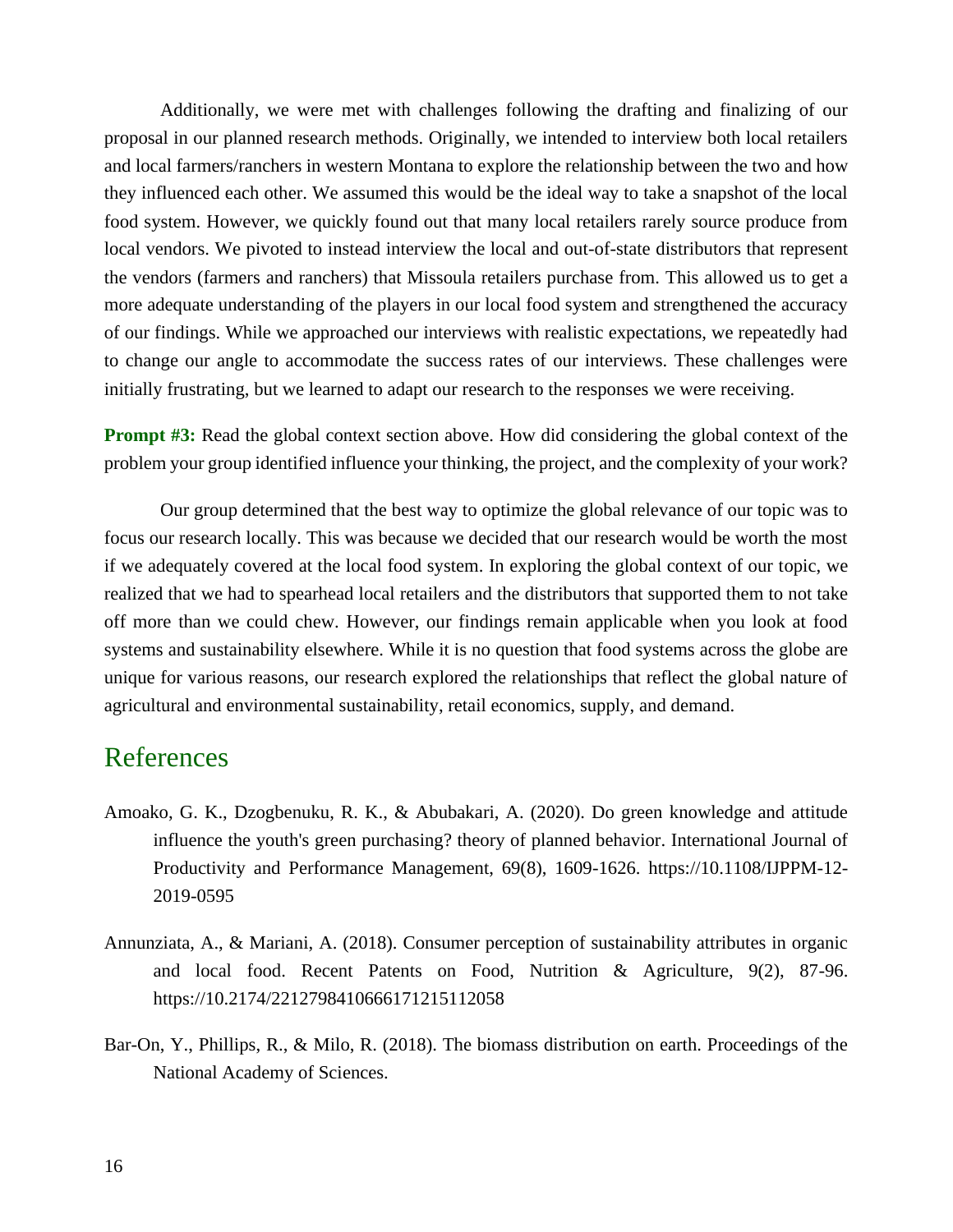- Cachelin, A., & Schott, W. (2017). Promotion vs. education in choosing "Real food". Consilience, (17) https://10.7916/consilience.v0i17.4094
- Caputo, V., Vassilopoulos, A., Nayga, R. M., & Canavari, M. (2013). Welfare effects of food miles labels. The Journal of Consumer Affairs, 47(2), 311-327. https://www.jstor.org/stable/23859852
- Chang, Y., Adams, R., Carithers, T. C., & Ruetzler, T. (2014). Do grocery store personnel's perceptions, attitudes, and knowledge determine availability of organic food products?. Unknown. https://10.22004/ag.econ.186922
- Chartres, C., & Noble, A. (2015). Sustainable intensification: Overcoming land and water constraints on food production. Food Security, 7, 235-245. https://10.1007/s12571-015-0425-1
- Clarke, I., & Banga, S. (2010). The economic and social role of small stores: A review of UK evidence. The International Review of Retail, Distribution and Consumer Research, 20(2), 187-215. https://10.1080/09593961003701783
- Codron, J., Adanacioğlu, H., Aubert, M., Bouhsina, Z., El Mekki, A. A., Rousset, S., Tozanli, S., & Yercan, M. (2014). The role of market forces and food safety institutions in the adoption of sustainable farming practices: The case of the fresh tomato export sector in morocco and turkey. Food Policy, 49, 268-280. https://10.1016/j.foodpol.2014.09.006
- Food and Agriculture Organization of the United Nations and Earthscan. (2011). The state of the world's land and water resources for food and agriculture. Food and Agriculture Organization of the United Nations and Earthscan,
- Fricz, Á, Ittzés, A., Ózsvári, L., Szakos, D., & Kasza, G. (2020). Consumer perception of local food products in hungary. British Food Journal, ahead-of-printhttps://10.1108/BFJ-07-2019-0528
- Guptill, A., & Wilkins, J. L. (2002). Buying into the food system: Trends in food retailing in the US and implications for local foods. Agriculture and Human Values, 19(1), 39-51. https://10.1023/A:1015024827047
- Hingley, M., Lindgreen, A., & Casswell, B. (2006). Supplier-retailer relationships in the UK fresh produce supply chain. Journal of International Food & Agribusiness Marketing, 18(1-2), 49- 86. https://10.1300/J047v18n01\_04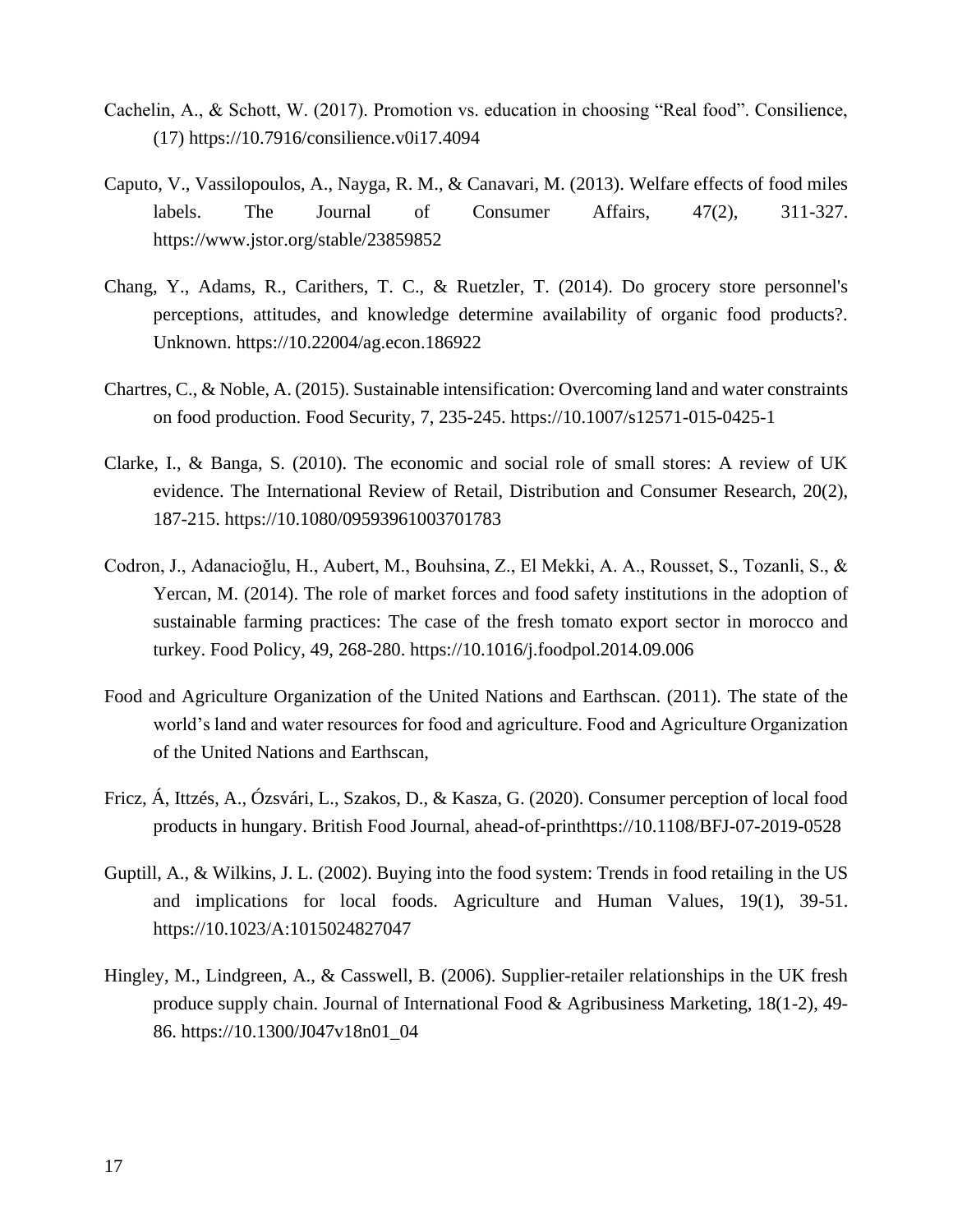- Hughner, R. S., McDonagh, P., Prothero, A., Shultz II, C.J., & Stanton, J. (2007). Who are organic food consumers? A compilation and review of why people purchase organic food. Journal of Consumer Behaviour, 6(2-3), 94-110. https://10.1002/cb.210
- Kuchler, F., Bowman, M., Sweitzer, M., & Greene, C. (2018). Evidence from retail food markets that consumers are confused by natural and organic food labels. Journal of Consumer Policy.
- Liu, T., Bruins, R. J. F., & Heberling, M. T. (2018). Factors influencing farmers' adoption of best management practices: A review and synthesis. Sustainability, 10(2), 432. https://10.3390/su10020432
- Nuttavuthisit, K., & Thøgersen, J. (2017). The importance of consumer trust for the emergence of a market for green products: The case of organic food. Journal of Business Ethics, 140https://10.1007/s10551-015-2690-5
- Poore, J., & Nemecek, T. (2018). Reducing food's environmental impacts through producers and consumers. Science (New York, N.Y.), 360(6392), 987-992. https://10.1126/science.aaq0216
- Prakash, A. (2002). Green marketing, public policy and managerial strategies. Business Strategy and the Environment, 11(5), 285-297. https://10.1002/bse.338
- Ritchie, H., & Roser, M. (2020). Environmental impacts of food production. Our World in Data, https://ourworldindata.org/environmental-impacts-of-food
- Rittenhofer, I., & Klitgaard, K. (2015). Organics, trust, and credibility: A management and media research perspective. Ecology and Society, 20, 6. https://10.5751/ES-07169-200106
- Sackett, H. M., Shupp, R., & Tonsor, G. (2013). Consumer perceptions of sustainable farming practices: A best-worst scenario. Agricultural and Resource Economics Review, 42(2), 275- 290. https://www.proquest.com/scholarly-journals/consumer-perceptions-sustainablefarming/docview/1462037487/se-2
- Smithers, J., Lamarche, J., & Joseph, A. E. (2008). Unpacking the terms of engagement with local food at the farmers' market: Insights from ontario. Journal of Rural Studies, 24(3), 337-350. https://10.1016/j.jrurstud.2007.12.009
- Qiao, Y. et al. (2018). Certified Organic Agriculture as an Alternative Livelihood Strategy for Smallscale Farmers in China: A Case Study in Wanzai County, Jiangxi Province. Ecological Economics, v. 145, p. 301–307. DOI 10.1016/j.ecolecon.2017.10.025. https://searchebscohost-